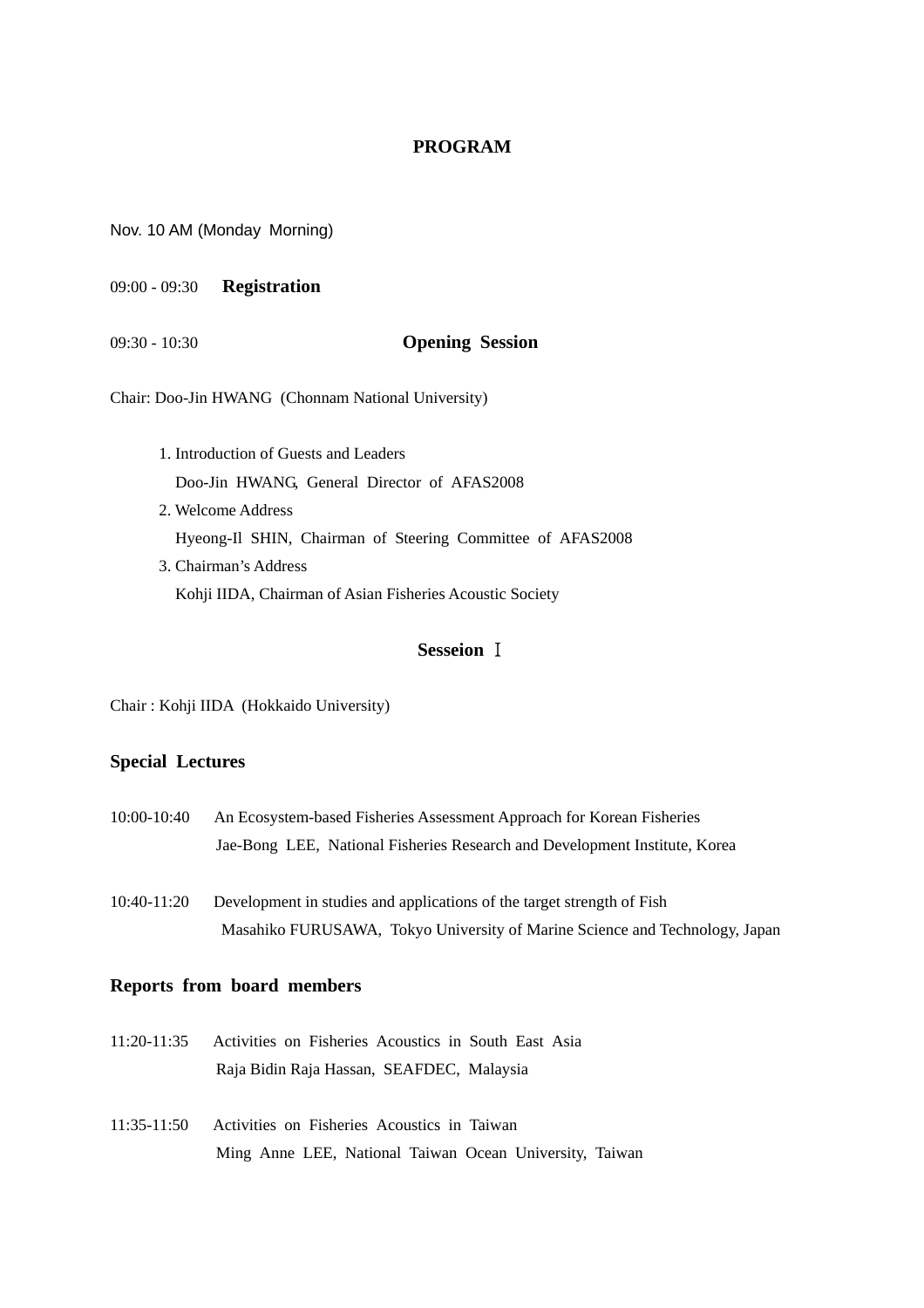11:50-12:05 Report of ICES International Symposium 2008 -SEAFACTS-Kohji IIDA, Hokkaido University, Japan

12:05-13:30 **Lunch**

Nov. 10 PM (Monday Afternoon)

#### 13:30-14:30 **General Meeting of Asian Fisheries Acoustics Society, FY2008**

# **Session** Ⅱ **Acoustic Technologies for Fisherie**s

Chair: Yasushi NISHIMORI (Chair of SGAT)

- 14:30-14:45 Review on acoustic technologies for fisheries Yasushi NISHIMORI, Furuno Electric Company, Japan
- 14:45-15:00 Development of broadnand split-beam method using dolphin-like sonar signal Tomohito IMAIZUMI**\*** , Masahiko FURUSAWA, Kazuo AMAKASU, Tomonari AKAMATSU, Yasushi NISHIMORI, Shinji OGAWA National Research Institute of Fisheries Engineering Fisheries Research Agency, Japan
- 15:00-15:15 Introdution of simple quantitative echo sounder, SQ-2020 Yoshihiro NISHIYAMA**\*** , Katsuhiro KOMIYAMA, Furuno Electric Company, Japan

15:15-15:30 Development of the CH-300 Dual Frequency search light sonar Takeharu YAMAGUCHI, Furuno Electric Company, Japan

15:30-15:45 Addressing different objectives in fisheries research in a diversity of environments using a combination of complementary underwater acoustic technologies Lars Nonboe ANDERSEN<sup>\*</sup> and Kjell EGER, Simrad, Kongsberg Maritime AS, Norway

15:45-16:00 Development status of quantitative scanning sonar system Yasushi NISHIMORI, Furuno Electric Company, Japan

16:00-16:15 Session Discussion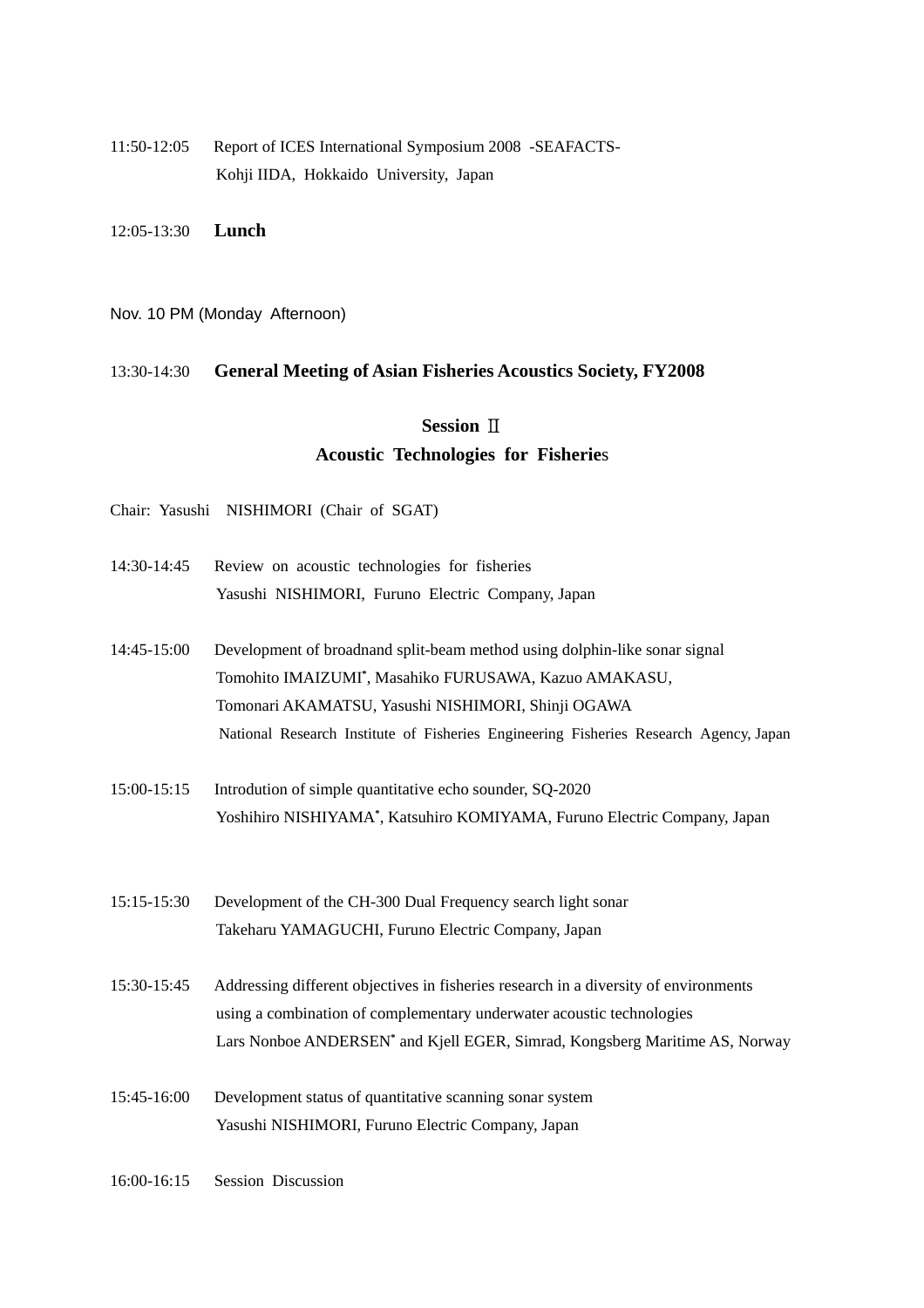#### 16:15-16:30 Coffee Break

### **Session** Ⅲ

#### **Acoustic Theory and Target Strength of Marine Animals**

Chair : Tohru MUKAI (Chair of SGTS)

- 16:30-16:45 Review on theoretical studies and target strength Tohru MUKAI, Hokkaido University, Japan
- 16:45-17:00 Preliminary reports on the hydroacoustic ex situ target strength measurements of Moon Jellyfish(Aurelia aurita) Chang-Won LEE**\*** , Don-Hyug KANG, Hyung-Been LEE, Jeng-Goo MYOUNG Marine Living Resources Research Department, Korea Ocean Research & Development Institute, Korea
- 17:00-17:15 In-situ Target Strength measurement of ray-finned fish Raja Bidin Raja Hassan Jafri DIN**\*** , Sunardi, DPPSPM SEAFEC-MFRDMD, Malaysia
- 17:15-17:30 Target strength measurements of Japanese Jack Mackerel Koki ABE**\*** , Tsuyoshi SHIMURA, Kouich SAWADA, Rie SHIOTA, Ken ISHII, Tohru MUKAI National Research Institute of Fisheries Engineering, Fisheries Research Agency, Japan
- 17:30-17:45 Change of moon jelly's target strength by pulsation and posture Tohru MUKAI**\*** , Miyuki HIROSE, Kouichi SAWADA, Hokkaido University, Japan
- 17:45-18:00 Session Discussion
- 18:00 **Welcome Reception**

Nov. 11 AM (Tuesday Morning)

# **Session** Ⅳ **Methodologies and Evaluation of Acoustic Survey**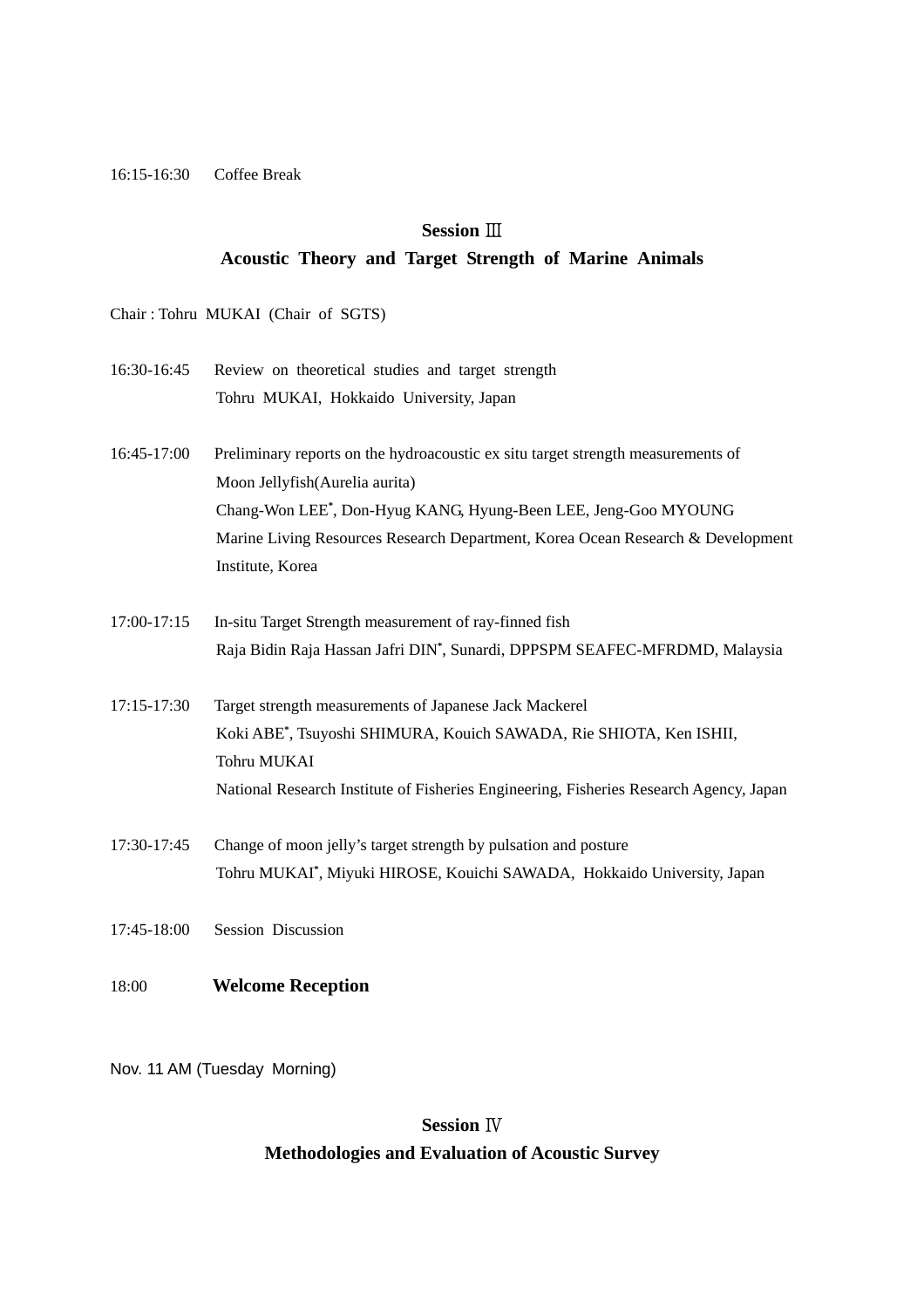### Chair : Kazushi MIYASHITA (Chair of SGES)

| 09:00-09:15   | Review on methodologies and evaluation of practical acoustic fisheries survey<br>Kazushi MIYASHITA, Hokkaido University, Japan                                                                                                                                                                              |
|---------------|-------------------------------------------------------------------------------------------------------------------------------------------------------------------------------------------------------------------------------------------------------------------------------------------------------------|
| 09:15-09:30   | A study on dynamic characteristic of zooplankton by acoustic survey in the internal<br>tide active region of the northern south china sea<br>Shang-Hang TSAI, Hsueh-jung LU, Ming-Anne LEE*, Kuo-Tien LEE<br>National Taiwan Ocean University, Taiwan                                                       |
| 09:30-09:45   | Catch estimation using acoustic data obtained from research vessel's routine surveys<br>in the coastal zone of northern Taiwan<br>Shang-Hang TSAI*, Hsueh-Jung LU, Cheng-Hsin LIAO, Kuo-Tien LEE<br>National Taiwan Ocean University, Taiwan                                                                |
| 09:45-10:00   | Acoustical survey of bighead and silver bighead in Qinghe reservoir of China<br>Yong TANG*, Guosheng ZHANG, Kohji IIDA<br>College of Ocean Engineering, Dalian Fisheries University, China                                                                                                                  |
| 10:00-10:15   | Acoustic survey in the coastal waters off northern and western Kyushu in Japan from<br>1997 to 2008<br>Seiji OHSHIMO, Kenji ASANO*<br>Seikai National Fisheries Research Institute, Fisheries Research Agency, Japan                                                                                        |
| 10:15-10:30   | Coffee Break                                                                                                                                                                                                                                                                                                |
| 10:30-10:45   | Acoustic observations of jellyfish in the east china sea in early summer 2007 and 2008<br>Doo-Jin HWANG*, Eun-Ho KIM, Eun-A YOON, Tohru MUKAI, Miyuki HIROSE,<br>Sun-Beom JEONG, Yang-Ho YOON, Ho-Young SOH, Yong-Ju KIM,<br>Hyeong-Ho SHIN, Il-Su CHOI, Hyeong-Il SHIN, Chonnam National University, Korea |
| 10:45-11:00   | Acoustic observations in the east china sea in early summer 2008<br>Eun-Ho KIM*, Doo-Jin HWANG, Eun-A YOON, Tohru MUKAI, Miyuki HIROSE,<br>Sun-Beom JEONG, Ho-Young SOH, Chonnam National University, Korea                                                                                                 |
| $11:00-11:15$ | Biomass estimation of pelagicfish and mesopelagicfish by using the echo sounder<br>Eun-A YOON*, Doo-Jin HWANG, Eun-Ho KIM, Il-Su CHOI, Heong-Il SHIN<br>Chonnam National University, Korea                                                                                                                  |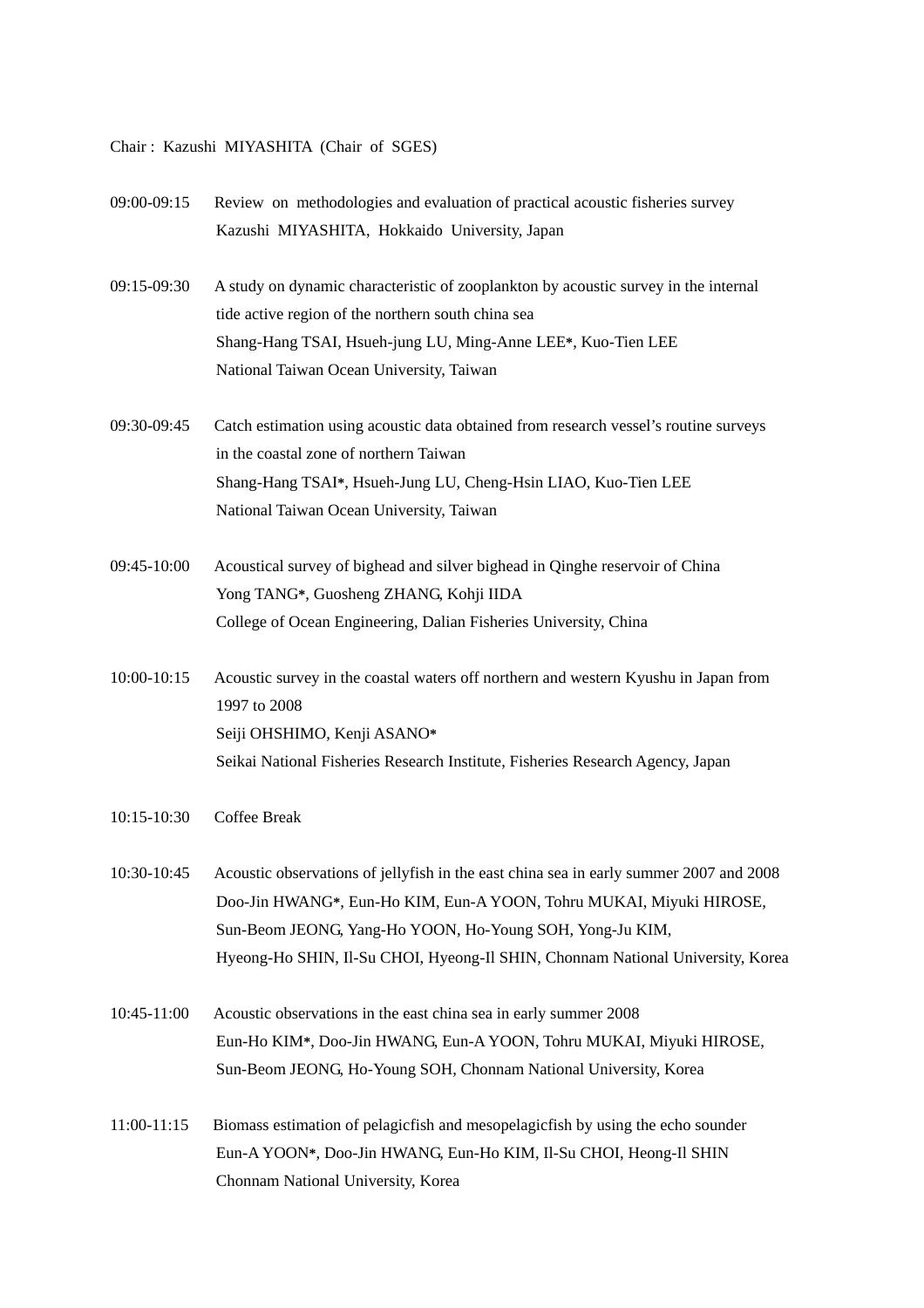- 11:15-11:30 Spatial interaction of recruited walleye Pollock juveniles(Theragra chalcogramma) with prey, predator, and marine environment variables in Pacific coast of Hokkaido, Japan Naoki TOJO**\*** , Hiroto MURASE, Ryuichi MATSKURA, Hiroki YASUMA, Shiroh YONEZAKI, Hikaru WATANABE, Shigeyuki KAWAHARA, Kazushi MIYASHITA, Hokkaido University, Japan
- 11:30-11:45 Isada Krill(Euphausia pacifica) distribution in frontal environments in the North Pacific Ocean Naoki TOJO**\*** , Hiroto MURASE, Ryuichi MATSUKURA, Hiroki YASUMA, Shiroh YONEZAKI, Hikaru WATANABE, Shigeyuki KAWAHARA, Kazushi MIYASHITA, Hokkaido University, Japan
- 11:45-12:00 Session Discussion
- 12:00-13:30 **Lunch**
- Nov. 12 PM (Tuesday Afternoon)

#### **Session** Ⅴ

#### **Broad Aspects of Underwater Acoustics for Fisheries**

Chair : Yoshinori MIYAMOTO (Chair of SGAA)

- 13:30-13:45 Review on broad aspects of underwater acoustics for fishery and fishery surveys Yoshinori MIYAMOTO**\*** , Keiichi UCHIDA, Toshiharu KAKIHARA, Kazuo AMAKASU Tokyo University, Japan
- 13:45-14:00 Density estimates of Nemopilena nomurai Jellyfish in Yellow Sea during 2006-2008 Kyoung-Hoon LEE**\*** , Soo-Jeong JANG, Jeong-Hwa CHOI, Won-Deuk YOON, Yeong-Min CHOI, Heui-Chun AN, NFRDI, Korea
- 14:00-14:15 Measurements of acoustic volume backscattering from harmful algae using underwater ultrasonic sensor Eun-Hye KIM**\*** , Hyung-Been LEE, Jung-Yal NA, Jee-Woong CHOI, Don-Hyug KANG, Yang-Ho YOON, Hanyang University, Korea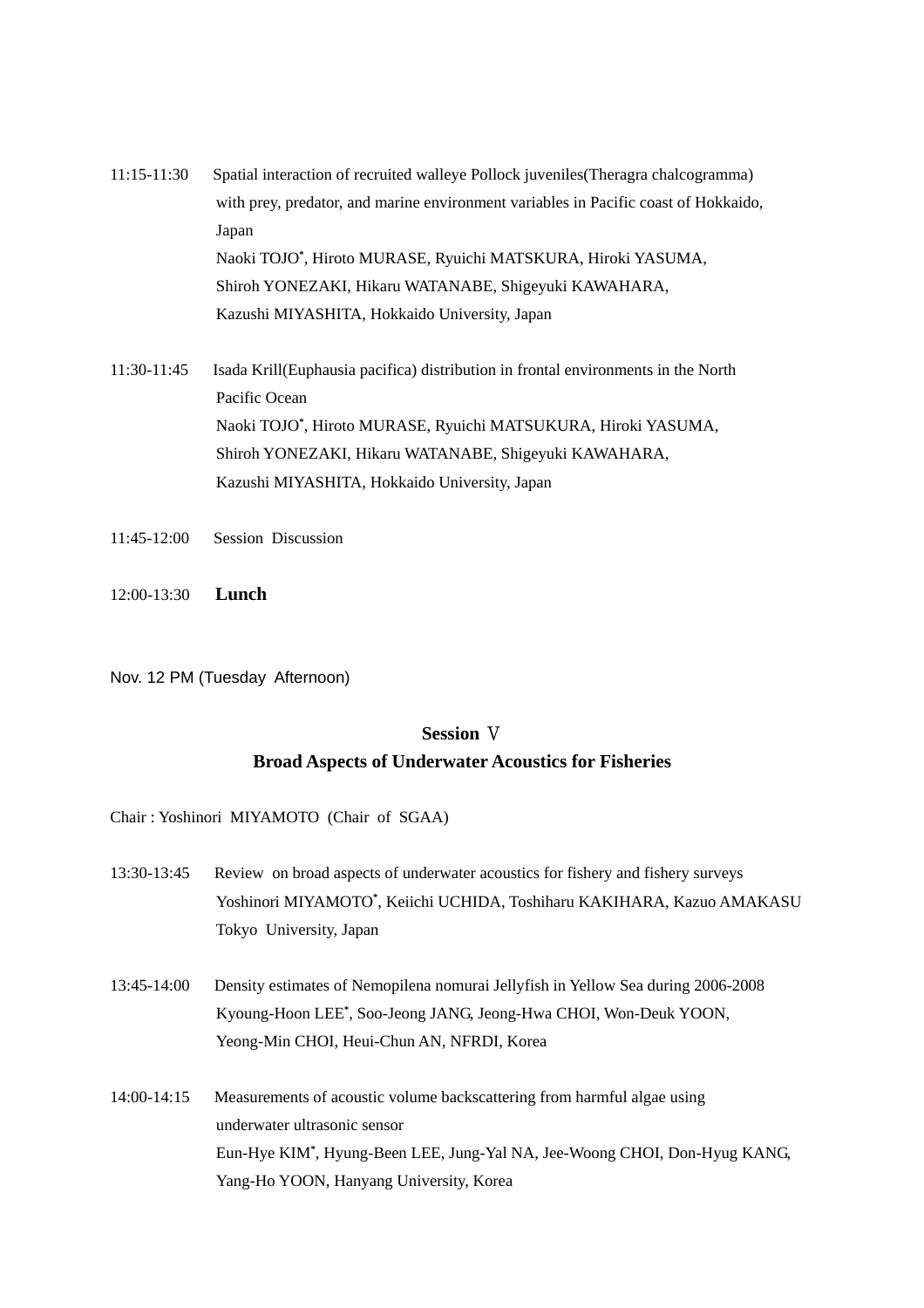- 14:15-14:30 Net swimming speed of Nemopilema nomurai Jellyfish using acoustics and visualization analysis Kyoung-Hoon LEE**\*** , Jae-Hyun BAE, In-Ok KIM, Won-Deuk YOON, Jong-Keun SHIN NFRDI, Korea
- 14:30-14:45 Coffee Break
- 14:45-15:00 Species identification of fish schools on the east china sea using acoustic descriptors Aymen CHAREF**\*** , Ichiro AOKI, Seiji OHSHIMO, University of Tokyo, Japan
- 15:00-15:15 Method for aerial measurement and underwater measurement of the auditory brainstem response of fish Tomonori HIRAISHI**\*** , Tomohiro SUGA, Tomonari AKAMATSU, Ryo KAWABE Hokkaido University, Japan
- 15:15-15:45 Session Discussion
- 15:45-16:00 Coffee Break
- 16:00-16:30 **General Discussion**
- 16:30-17:00 **Closing Session**
- 18:00 **Beer Reception**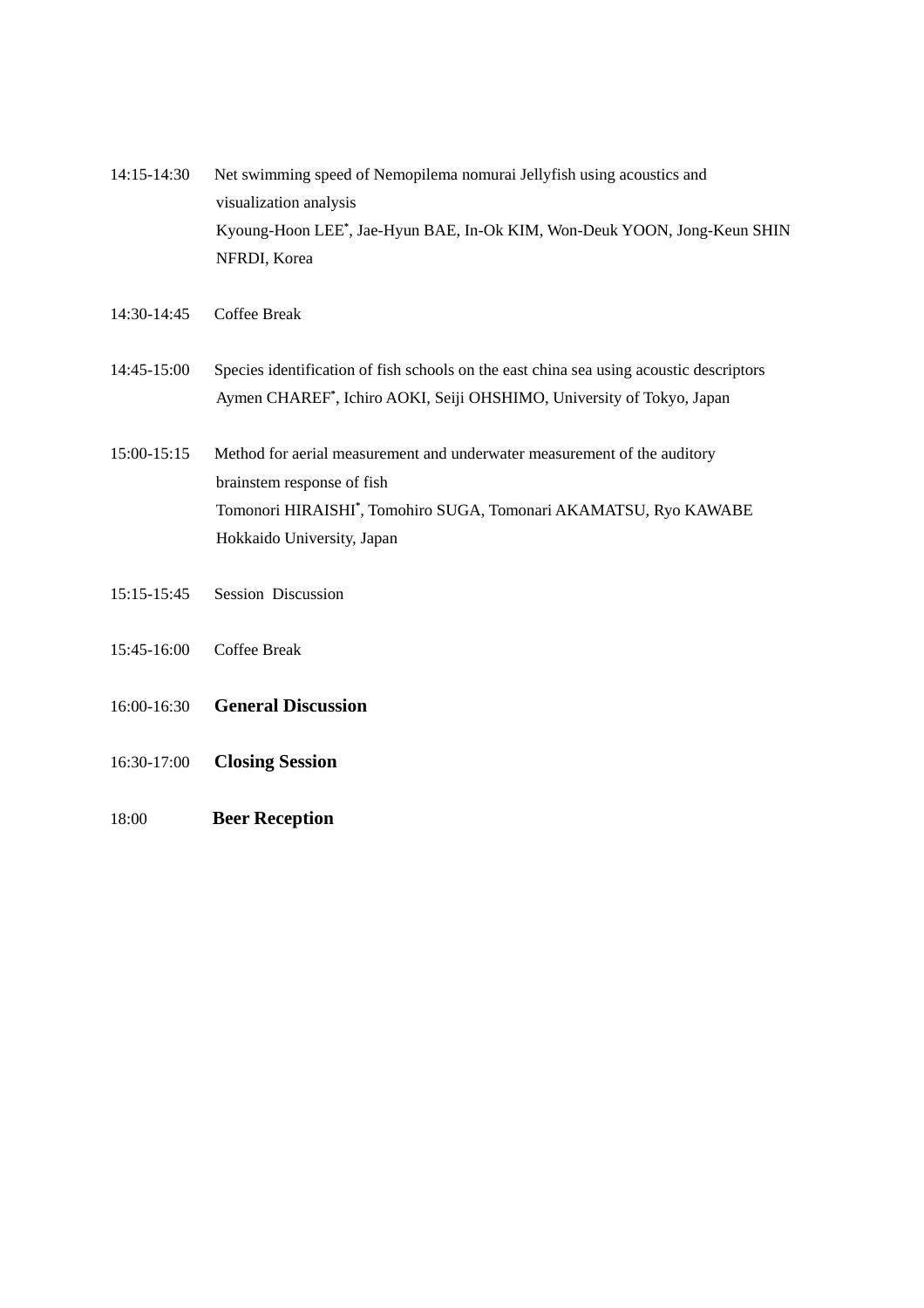# **Contents**

| Addressing different objectives in fisheries research in a diversity of environments using a combination of     |  |
|-----------------------------------------------------------------------------------------------------------------|--|
|                                                                                                                 |  |
|                                                                                                                 |  |
| Preliminary reports on the hydroacoustic ex situ target strength measurements of Moon Jellyfish(Aurelia aurita) |  |
|                                                                                                                 |  |
|                                                                                                                 |  |
|                                                                                                                 |  |
|                                                                                                                 |  |
| A study on dynamic characteristic of zooplankton by acoustic survey in the internal tide active region of the   |  |
|                                                                                                                 |  |
| Catch Estimation Using Acoustic Data Obtained from Research Vessel's Routine Surveys in the Coastal Zone of     |  |
|                                                                                                                 |  |
|                                                                                                                 |  |
| Acoustic surveys in the coastal waters off northern and western Kyushu in Japan from 1997 to 2008 15            |  |
| Acoustic Observations of Jellyfish in the East China Sea in Early Summer 2007 and 2008 16                       |  |
|                                                                                                                 |  |
|                                                                                                                 |  |
| Spatial interaction of recruited walleye pollock juveniles (Theragra chalcogramma) with prey, predator, and     |  |
|                                                                                                                 |  |
|                                                                                                                 |  |
|                                                                                                                 |  |
|                                                                                                                 |  |
| Measurements of acoustic volume backscattering from harmful algae using underwater ultrasonic sensor  25        |  |
| Net Swimming Speed of Nemopilema nomurai Jellyfish using Acoustics and Visualization analysis  26               |  |
|                                                                                                                 |  |
| Method for aerial measurement and underwater measurement of the auditory brainstem response of fish 28          |  |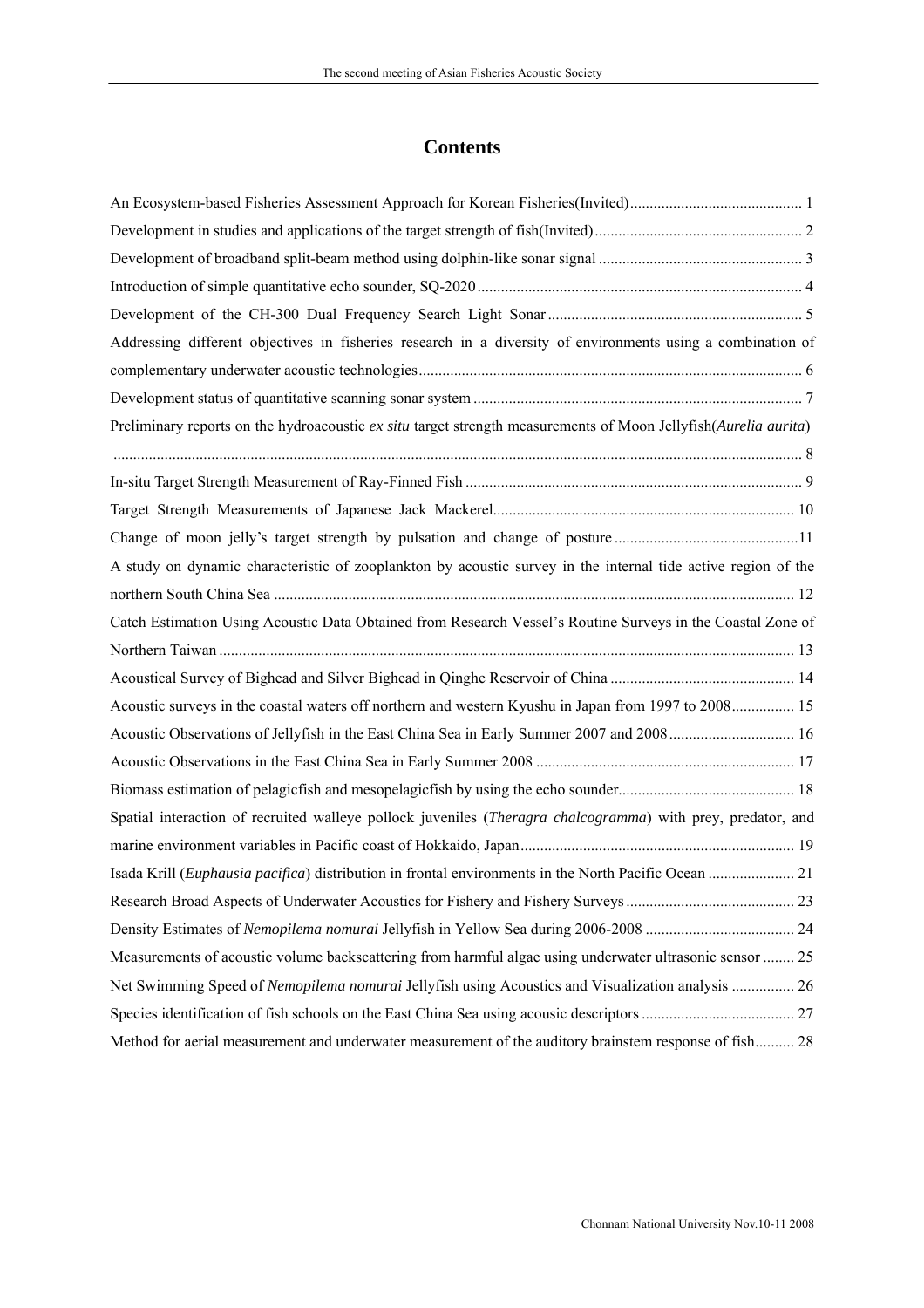### <span id="page-7-0"></span>**An Ecosystem-based Fisheries Assessment Approach for Korean Fisheries**

Jae-Bong LEE

*National Fisheries Research and Development Institute, 408-1, Shirang-ri, Gijang, Busan 619-905, Korea* 

Concern is growing over how ecosystems are being affected by fishing. A comprehensive ecosystembased approach is required to holistically assess and manage fisheries resources and their associated habitats by considering ecological interactions of target species with predators, competitors, and prey species, interactions between fishes and their habitats, and the effects of fishing on these processes. A pragmatic ecosystem-based approach was developed for the assessment of fisheries resources in Korean waters involving three management objectives: sustainability, biodiversity, and habitat quality. A two-tier analytical method was employed. Tier 1 was designed for situations where sufficient information is available to allow for a quantitative evaluation of the status of the system, while Tier 2 was designed for situations where available information necessitated a semi-quantitative or qualitative assessment. A total of 20 Tier 1 indicators and 24 Tier 2 indicators were developed for assessment of ecosystem status. Both target and limit reference points were chosen for each indicator to assess the status of species, fisheries and ecosystems. Nested risk indices, such as objectives risk index (ORI), species risk index (SRI), fishery risk index (FRI), and ecosystem risk index (ERI), were developed to assess the ecosystem status at the management unit level. A risk assessment diagram was developed and found to be useful in quickly displaying results. A management status index (MSI) was also developed to evaluate the level of management improvement in species, fisheries, or ecosystems among different time periods or different areas. The method was demonstrated by applying it to the Tongyeong marine ranch and the Korean large purse seine fishery. It was found that this approach can be used to compare the status of species, fisheries and ecosystems spatially and temporally using an ecosystem perspective.

Keywords: Ecosystem-based approach, Fisheries assessment, Risk assessment diagram, Korean fisheries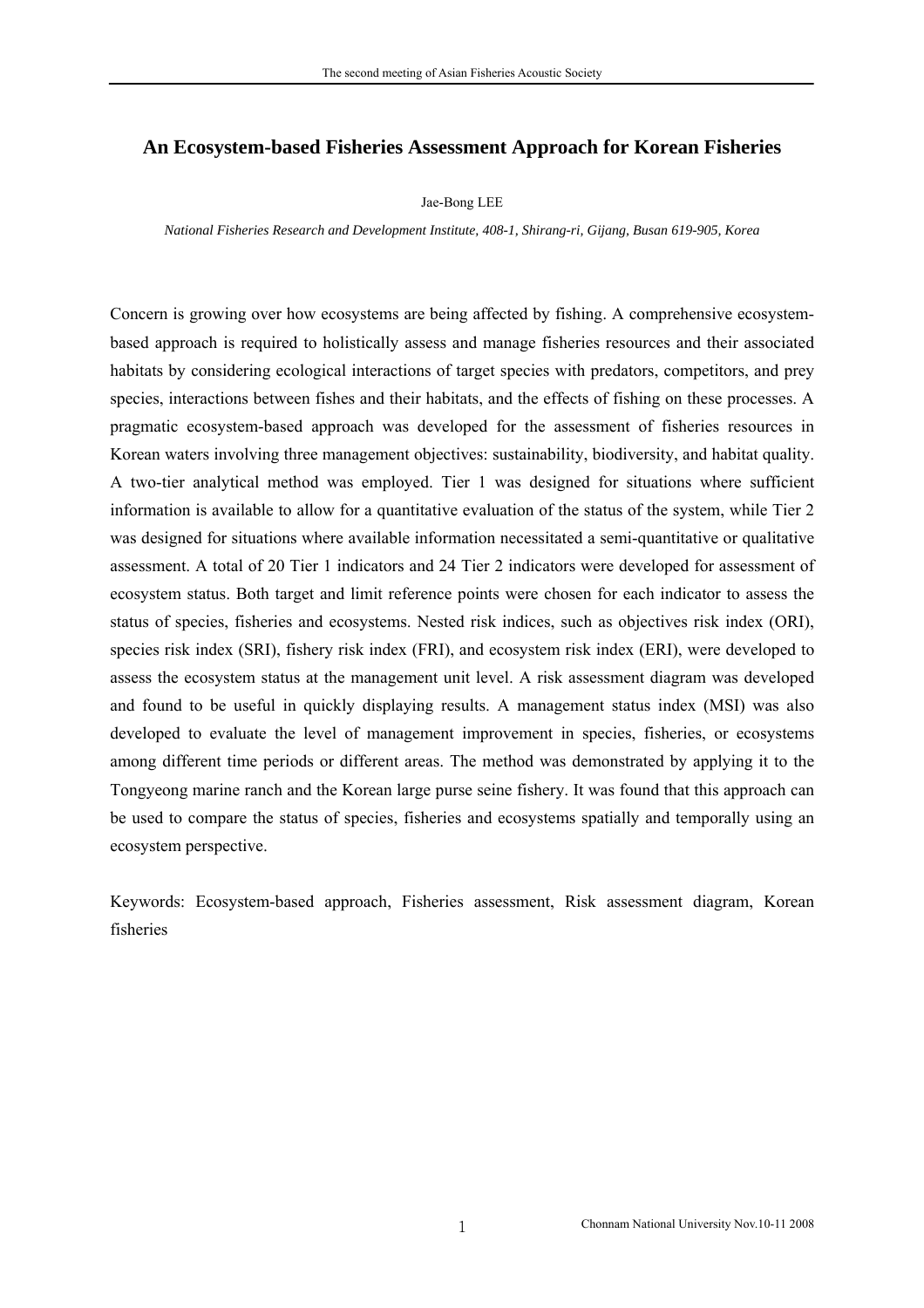### <span id="page-8-0"></span>**Development in studies and applications of the target strength of fish**

#### Masahiko FURUSAWA

*Tokyo University of Marine Science and Technology* 

The target strength (TS) of fish is a pivotal factor in fisheries acoustics. It is the scaling factor to transform the backscattering strength of fish schools to distribution density, is used to estimate the body size of fish, and offers important information to estimate fish species. In this presentation, how to interpret or apply the TS, our important works on the TS, and perspective of relative technologies are described. Japanese researcher Hashimoto conducted a pioneering experimental work on the fish TS. Referring to his method and Nakken and Olsen's method, the author's group conducted comprehensive measurements of the TS for the important fish species around Japan. Theoretical modeling of TS is effective to estimate the characteristics and complement laborious experiments. A prolate-spheroid modal-series (PSMS) model is especially useful to understand the general trend of the fish TS because of its simplicity and versatility. An application of the model for sonar surveys is exemplified. Advances in single echo discrimination and single echo trace analysis combined with target tracking technique are important for in situ TS measurements.

Keywords=Target strength of fish, Prolate-spheroid model, Single echo discrimination, Echo trace analysis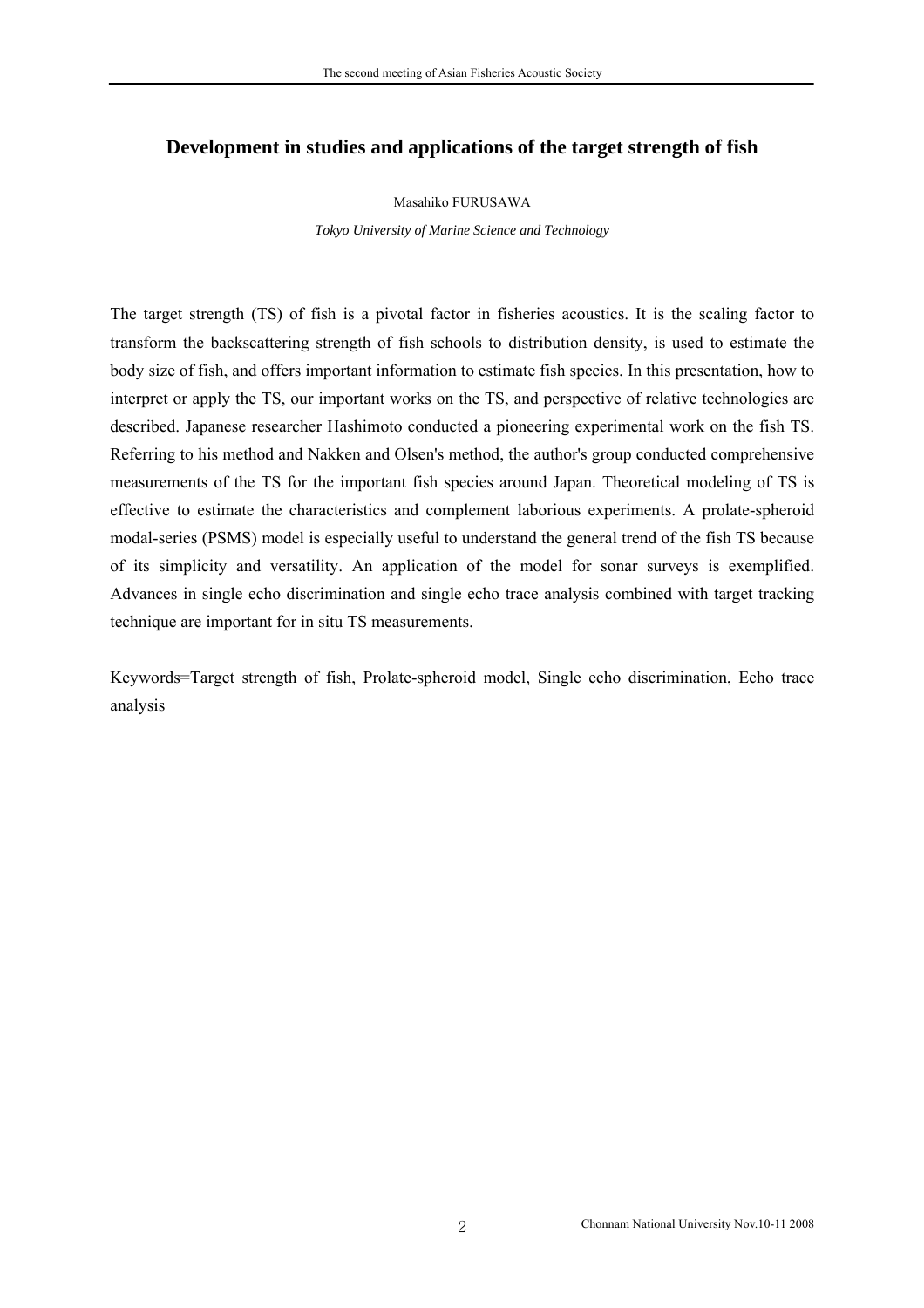### <span id="page-9-0"></span>**Development of broadband split-beam method using dolphin-like sonar signal**

Tomohito IMAIZUMI<sup>1\*</sup>, Masahiko FURUSAWA<sup>2</sup>, Kazuo AMAKASU<sup>1</sup>, Tomonari AKAMATSU<sup>1</sup>, Yasushi NISHIMORI<sup>3</sup>,

Shinji OGAWA<sup>1</sup>

  *National Research Institute of Fisheries Engineering Fisheries Research Agency Hasaki Kamisu Ibaraki 314-0408 Japna Tokyo University of Marine Science and Technology FURUNO ELECTRIC CO,., LTD.. Nishinomiya, Japan* 

Dolphins are considered to use the spectral information of fish echo to classify their prey. Therefore, a broadband split beam system which can measure the target strength (TS) spectrum of fish was developed to simulate the sonar of dolphin. The system uses separate transmit and receive transducers to realize the spectrum ration method which calibrates system responses by making the ratio of reflected and incident signals. The TS spectrum was measured using a bottlenose dolphin-like sonar signal. First, the positions and TS spectra of a tungsten carbide sphere (TC) were measured at a water tank and at sea to confirm the capability of the method and system. The directivity coefficients were determined by a theoretical directivity function by the position angles obtained by cross-correlating two signals from two pairs of half-circular arrays. The measured form functions of the TC sphere were in good agreement with the theoretical values in the -6dB bands of the incident wave. Using the method and system, TS spectra of a tethered and wild fish were continuously measured at sea and shown as "TS spectrogram." The TS spectra of fish will be important information especially for species identification.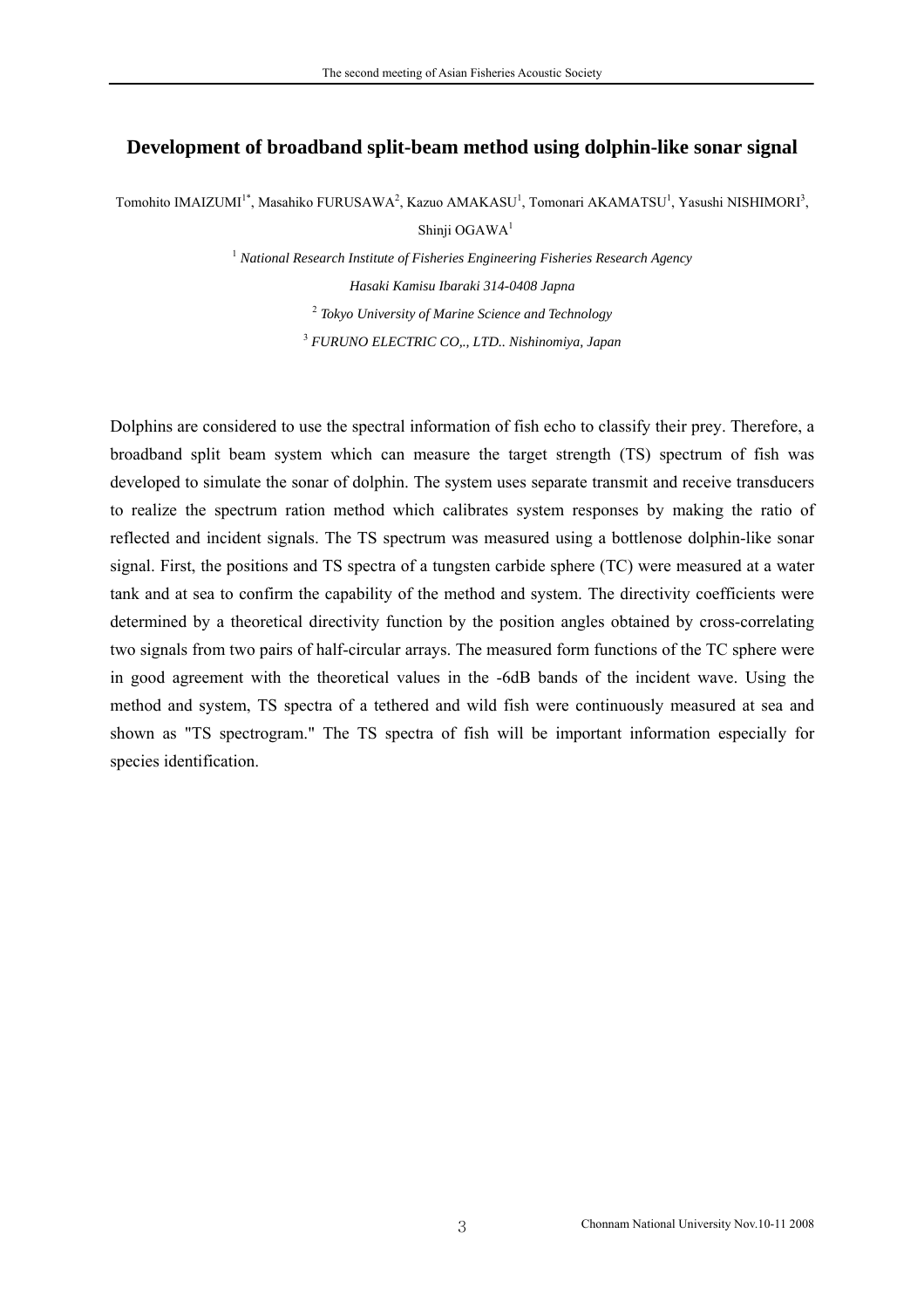### <span id="page-10-0"></span>**Introduction of simple quantitative echo sounder, SQ-2020**

Yoshihiro NISHIYAMA\* , Katsuhiro KOMIYAMA *Furuno Electric Co., Ltd., Nishinomiya, JAPAN* 

Scientific echo sounder is popularly used for acoustic survey today and the system based on the splitbeam technology is mainly used. Split-beam system provides high accuracy data, but it is mostly large and expensive for total system. Also the survey target will be limited due to its non-portability.

While on the actual acoustic survey situation, it is considered that very high accuracy data is not always required depending on the purpose, or sometimes researcher may wants to install the system on the small boat.

The SQ-2020 is developed as a small and simple quantitative echo sounder. The system is consists of only four components that; network sounder DFF3, commercial windows based PC, GPS positioning system and transducers, then it makes possible hand-carrying the system on boat.

The ping data is saved as a SV value in binary format with position and time date data. Data conversion function into CSV format is available.

Keywords: Acoustic survey, Quantitative echo sounder, Scientific echo sounder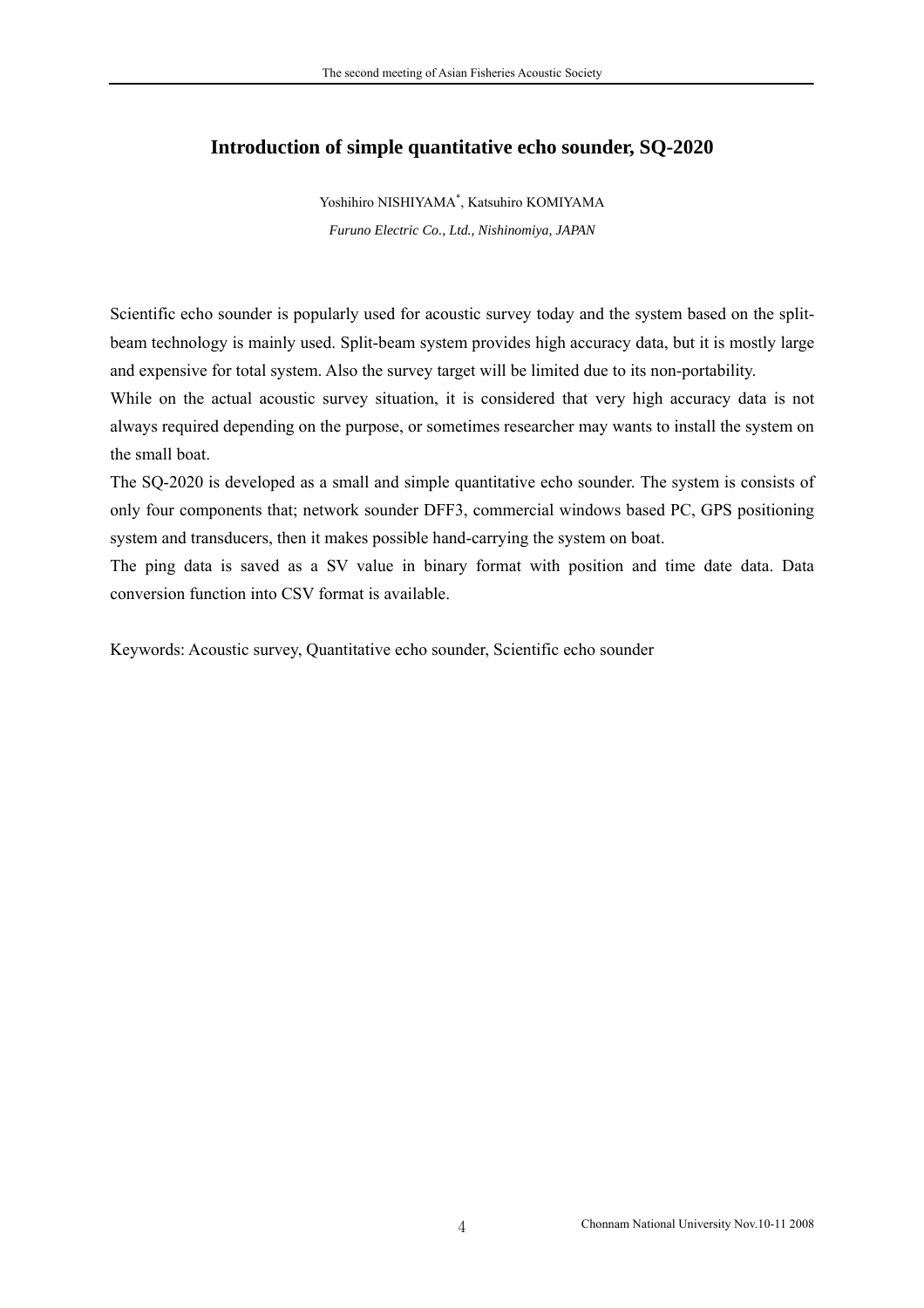### <span id="page-11-0"></span>**Development of the CH-300 Dual Frequency Search Light Sonar**

#### Takeharu YAMAGUCHI

*FURUNO ELECTRIC CO., LTD., Nishinomiya, Japan* 

World's first dual frequency search light sonar CH-300 has been developed for small fishing vessels. This sonar uses low frequency signal for wide range detection, whereas the high frequency is used for accurately tracking the targets. Since the transmission of the search light sonar is angled, suppressing the side-lobe level is an important design factor to reduce the artifacts on the image. CH-300 adapted a sophisticated array structure and shading design to achieve the required performance. It is proven in the sea trial conducted in Kagoshima that CH-300 is capable of discriminating juvenile sardines from other type of fish species with 85/215kHz dual frequency transducer.

Keywords: Dual frequency, Sonar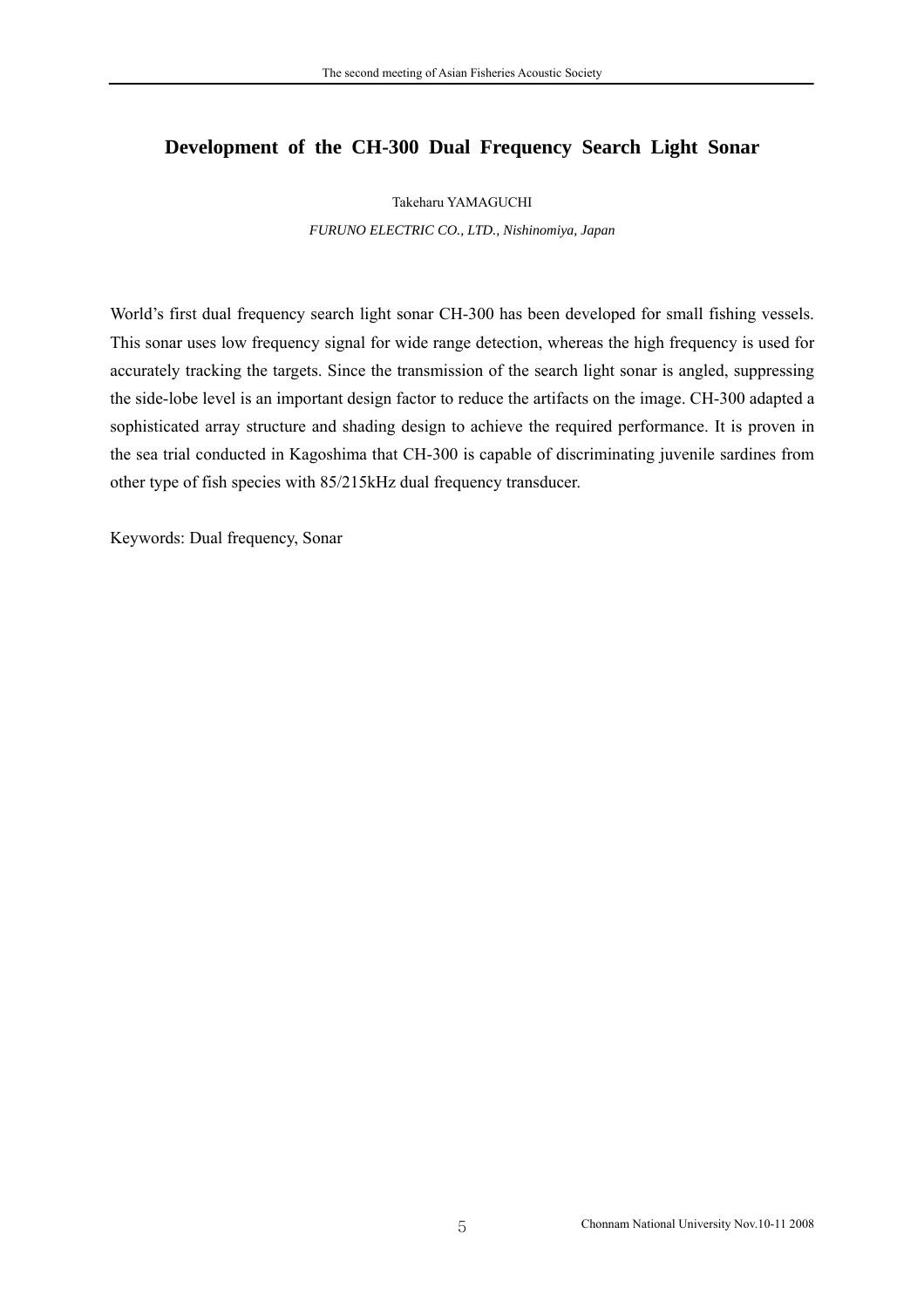# <span id="page-12-0"></span>**Addressing different objectives in fisheries research in a diversity of environments using a combination of complementary underwater acoustic technologies**

Lars Nonboe ANDERSEN\* and Kjell EGER *Simrad, Kongsberg Maritime AS, P.O. Box 111, 3191 Horten, Norway Email: fish\_research@simrad.com* 

In the field of fisheries research, scientists require a huge variety of information to describe an aquatic ecosystem. Some of this information can be obtained using underwater acoustics. As examples acoustics is often used to provide information about size of fish stocks, biological species compositions, size distributions, behavior in space and time, and links to other environmental information such as habitats. This information is mandatory in a wide diversity of environments such as small lakes, rivers, and large oceans and for many different types of biological organisms such as large marine mammals, fish of different sizes, and small plankton organisms. The targets can be distributed spatially in a variety of ways such as large widely distributed aggregations, in small compact schools, or as sparsely distributed individuals. Some of the information also needs to be monitored over a long continuous time to understand the changes and mechanisms taking place throughout a year and maybe even over several years. The acoustic methods are often accompanied with sampling techniques using various types sampling gear such as trawl, purse seine, or gillnets. In this case acoustics is also often used to provide information about the sampling gear during operation, such as the position, depth, and performance of the sampling gear. Over the years different types of acoustic technology have evolved such as quantitative multi-frequency split-beam echo sounders, omni directional sonars, multibeam echo sounders, multibeam matrix sonars, miscellaneous trawl monitoring systems, remote buoys, and autonomous underwater vehicles (AUV's). Also the acoustic technologies have been applied in many different creative ways providing the scientists with new information addressing the many different objectives in fisheries research. In this paper a combination of complementary acoustic technologies are presented along with different application examples which address a variety of fisheries research objectives in a diversity of environments with different challenges.

Keywords: underwater acoustic technology, echo sounder, sonar, multibeam, trawl, AUV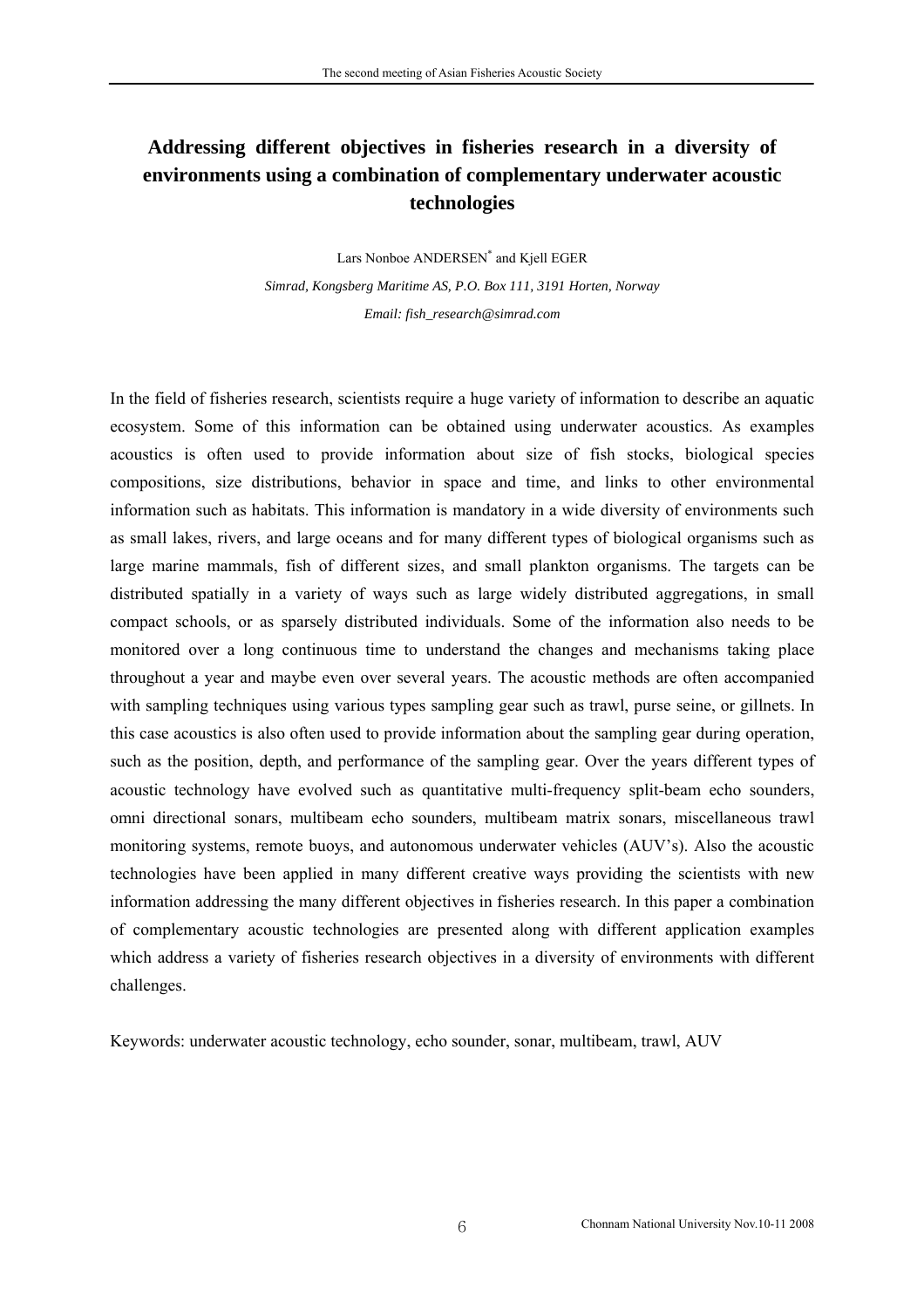### <span id="page-13-0"></span>**Development status of quantitative scanning sonar system**

Yasushi NISHIMORI

*FURUNO ELECTRIC CO,., LTD.. Nishinomiya, Japan* 

We have been researching and developing the quantitative scanning sonar co-operating with Hokkaido Univ. using low frequency scanning sonar FSV30 for fishery since 2003. In this project, the three dimensional echo data recording function enabling quantitative analysis, an algorithm to estimate fish school abundance by three dimensional echo integration, and the other simplified algorithm to perform the school abundance estimation by using two-dimensional data for the practical use were developed. We implemented these functions to the PC software application and have conducted several field evaluations. The system has continuously progressed according to the researcher's requirements. The two dimensional echo mapping function was developed to know the distribution of fish schools in wide area. And the application for the middle frequency sonar FSV84 has been added and tested at the real fishing field. I will focus to introduce these recent progress of our quantitative scanning sonar development .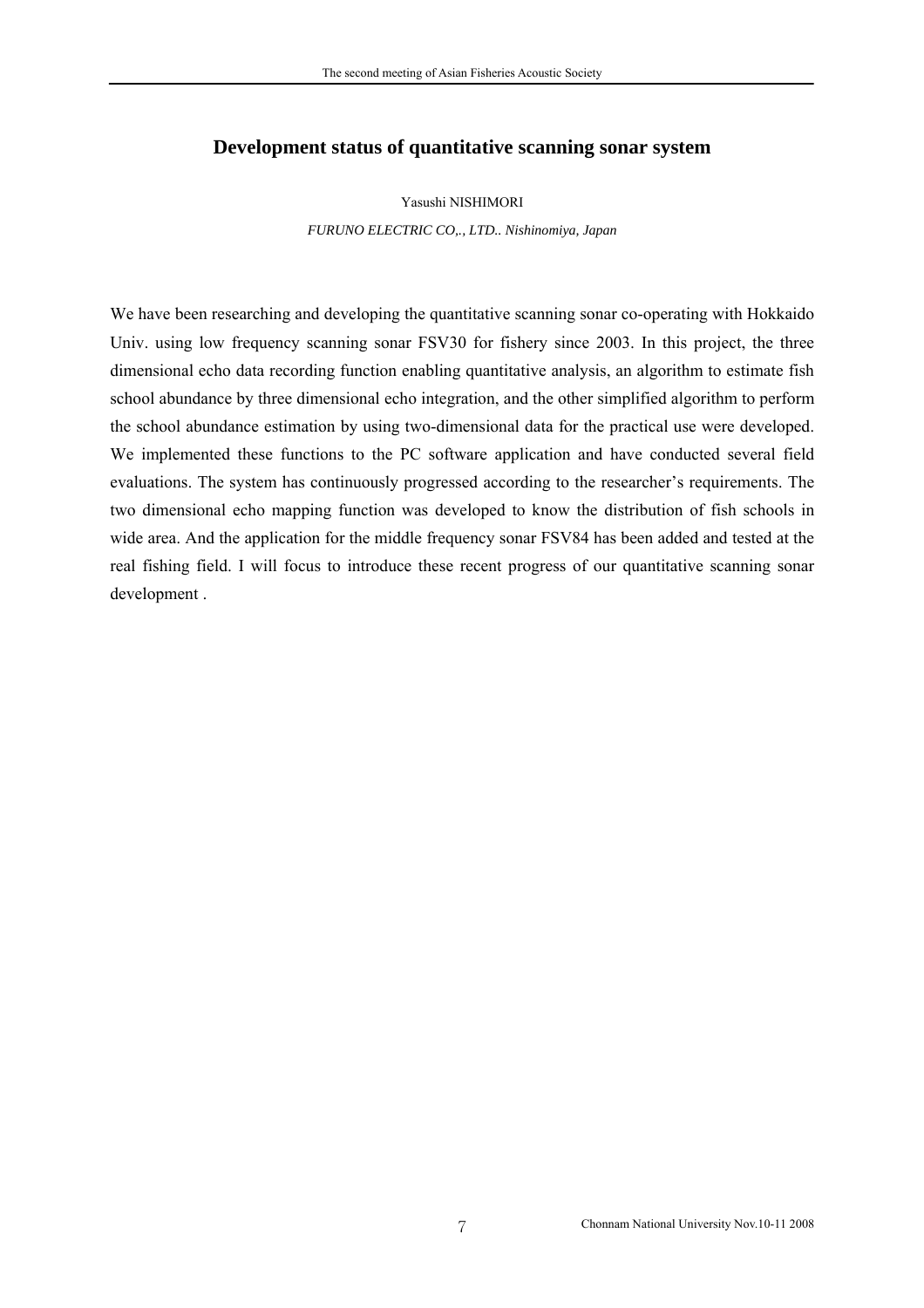## <span id="page-14-0"></span>**Preliminary reports on the hydroacoustic** *ex situ* **target strength measurements of Moon Jellyfish (***Aurelia aurita***)**

Chang-Won  $\text{LEE}^{1*}$ , Don-Hyug KANG<sup>1</sup>, Hyung-Been Lee<sup>2</sup> and Jung-Goo MYOUNG<sup>1</sup>

*1 Marine Living Resources Research Department, Korea Ocean Research & Development Institute, Korea* 

*2 Departments of Environmental Marine Sciences, Hanyang University, Korea* 

Jellyfish abundance such as *Aurelia aurita* and *Nemopilema nomurai* appears to have seriously increased in recent years in coastal area of Korea, Japan and China. The jellyfish are important consumers of various zooplankton and ichthyoplankton, and may affects fish populations and ecosystem. Thus, knowledge of jellyfish distribution and abundance is of fisheries economic as well as ecological importance. In this study, acoustic target strength (*TS*) and volume backscattering strength (*Sv*) measurements for hydroacoustic survey of moon jellyfish are presented for tethered individual and multiple *Aurelia aurita* in Korean water. Tethered jellyfish were ensonified at 38, 120, and 200 kHz split beam echo-sounders within large cage (6 m  $\times$  6m  $\times$  6m). Simultaneously, an underwater video camera was used to continuously monitor behaviour and tilt angle during the acoustic measurements. After TS measurements, density contrast (*g*) using dual-density method and sound speed contrast (*h*) using time-of-flight method were measured, respectively. As preliminary results, the acoustic *TS* of the individual moon jellyfish were various distributed depending on umbrella size; ranging from  $-67$  to  $-57$  dB at 38 kHz,  $-75$  to  $-57$  dB at 120 kHz and  $-73$  to  $-57$  dB at 200 kHz. The level of *Sv* was increased as increasing individuals. Experimental results of the acoustic *TS* and *Sv* of moon jellyfish distributed intermediate scattering level, which is lower than those of fish and higher than those of zooplankton and ichthyoplankton. Measured results of *g* (4 individuals) and *h* (10 individuals) of the moon jellyfish were ranging from  $0.9527 \sim 0.9986$  and  $0.9981 \sim 1.0014$ , respectively. The preliminary results of *ex situ* measurements provided various information about the TS of moon jellyfish; this information can be applied to improve acoustic surveys and also improve the accuracy of moon jellyfish biomass estimates.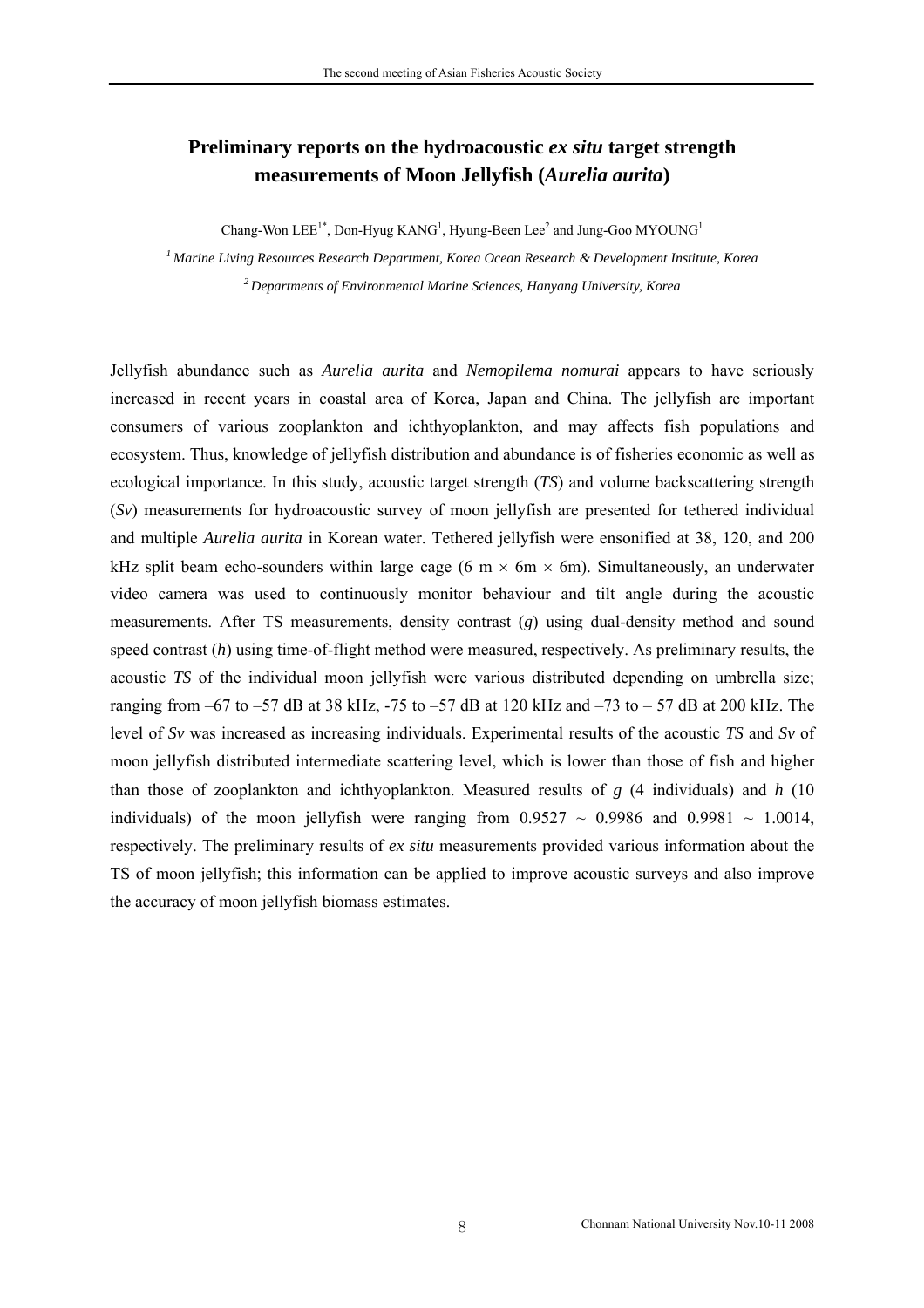### <span id="page-15-0"></span>**In-situ Target Strength Measurement of Ray-Finned Fish**

Raja Bidin Raja Hassan Jafri DIN\* and Sunardi *Oceanography and Resource Exploration Section DPPSPM SEAFEC-MFRDMD kuala Terengganu Malaysia* 

This paper discusses the Target Strength (TS) measurement for *Atule mate* (Yellowtail scad) and *Decapterus maruadsi* (Japanese scad), two of ray-finned fish (Class Actinopterygii) which are commercially pelagic fish in Malaysia. The In-situ fish TS measurement has been conducted by using Furuno FQ-80 Scientific Echo Sounder. The low and high frequency transducers were placed at the bottom of the vessel KK Senangin II with draft of 2.8 m. The fish cage was placed 3.0 m below of the transducer before the fish target strength measurement were carried out. TS values have been detected using 120 kHz frequency transducer. The source level of echo sounder is fixed at 221.9 dB. Single Yellowtail scad of 19.5 cm and 17 cm of Japanese scad have been measured using the same protocol. Weights of these young fish are 35 g and 50 g respectively. Single fish TS values at every ping were recorded by observing the top view of TS diagram. Single fish targeted then can be extracted as fish detected at particular depth, position (x-y-z) from transducer, and its TS. Total of 89 to 280 pings of single fish detection for these fishes had been analyzed. Japanese scad is stronger of TS value than Yellowtail scad. The average of TS for Yellowtail scad and Japanese scad are -53.08 dB and -51.14 dB respectively with standard deviations are 2.51 and 2.53. Backscattering cross section then calculated, where 4.9 x  $10^{-6}$  dB for Yellowtail scad and 7.7 x  $10^{-6}$  dB for Japanese scad.

Keywords: Target Strength, backscattering cross section, Yellowtail scad, Japanese scad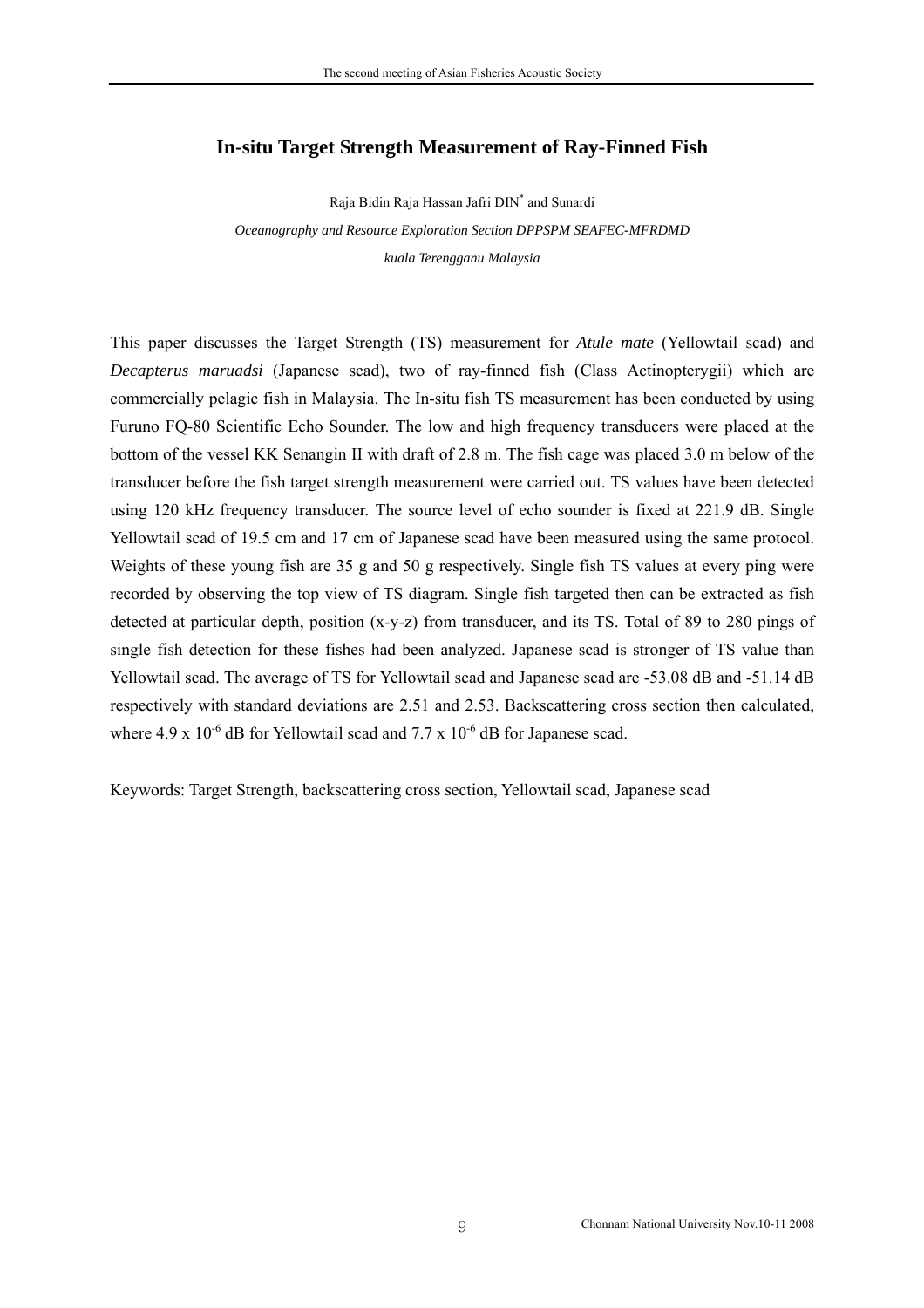### <span id="page-16-0"></span>**Target Strength Measurements of Japanese Jack Mackerel**

Koki ABE<sup>1\*</sup>, Tsuyoshi SHIMURA<sup>2</sup>, Kouich SAWADA<sup>1</sup>, Rie SHIOTA<sup>3</sup>, Ken ISHII<sup>1</sup>, Tohru MUKAI<sup>3</sup>

<sup>1</sup> National Research Institute of Fisheries Engineering, Fisheries Research Agency, *7620-7, Hasaki, Kamisu, Ibaraki 314-0408, JAPAN* 

<sup>2</sup> *Tottori Prefectural Fisheries Experimental Station, 107, Takenouchdanchi, Sakaiminato, Tottori 684-0046, JAPAN* 

<sup>3</sup>*Graduate School of Fisheries Sciences, Hokkaido University, 3-1-1, Minato-cho, Hakodate 041-8611, JAPAN*

Japanese jack mackerel (*Trachurus japonicus*) are widely distributes in the Japanese coastal waters. They are among the important commercial pelagic fishes and are designated as one of the species controlled by the total allowable catch (TAC). They are fished mainly using a purse seine in the western Sea of Japan. The acoustic surveys the juvenile Japanese jack mackerel have been carried out using quantitative echo sounder, because of the necessity to grasp quantity before being done fishing, for managing the resources. In this work, the backscattering of juvenile Japanese jack mackerel was measured by the tethered method in a large tank filled with fresh water. Target strength (TS) was measured as a function of dorsal aspect incident angle in 1°steps of the fish rotation from -50 degree (head down) to +50 degree (head up) for 19 specimens. The fork length (FL) ranged from 4.8 cm to 13.1 cm and the average was 6.4 cm (1.9 cm in S.D.). The swimbladder photographs from dorsal and lateral aspects were taken using a soft X-ray device before and after the TS measurement. Outlines of the swimbladder were digitized based on the X-ray photographs taken before the TS measurement and used for the theoretical calculations based on the Kirchhoff-Ray Mode (KRM) model. The relation between FL and measured average TS was <*TS*>=20log*FL*-66.5 (n=19, 38kHz), and measured TS patterns as a function of tilt angle agreed well with the predicted ones by the KRM.

Keywords: Target Strength, Jack Mackerel, Swimbladder, Soft X-ray, KRM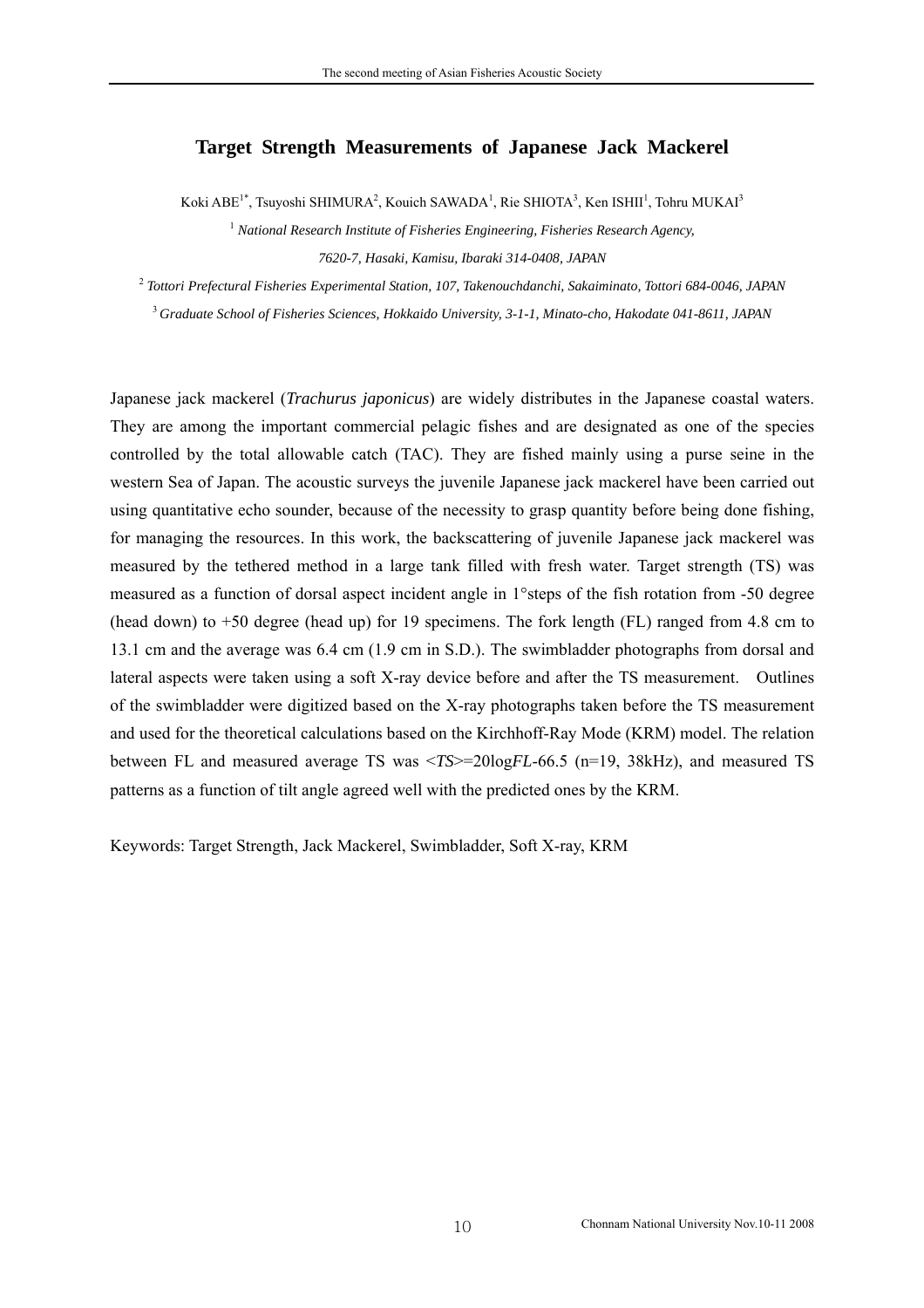### <span id="page-17-0"></span>**Change of moon jelly's target strength by pulsation and change of posture**

Tohru MUKAI<sup>1\*</sup>, Miyuki HIROSE<sup>2</sup>, Kouich SAWADA<sup>3</sup>

<sup>1</sup>*Faculty of Fisheries Sciences, Hokkaido University, 3-1-1 Minato, Hakodate 041-8611, JAPAN,*

2  *Japan Sea National Research Institute, Fisheries Research Agency, 1-5939-22 Suido-dho, Niigata 951-8121, JAPAN* 

3  *National Research Institute of Fisheries Engineering, Fisheries Research Agency,* 

*7620-7, Hasaki, Kamisu, Ibaraki 314-0408, JAPAN*

When observing a jellyfish drifting in the sea, it can be seen that the bell size or the posture is changing by its pulsation. How and how much the target strength is changed by these changes was investigated. The experiments were conducted in the seawater tank of the National Research Institute of Fisheries Engineering (NRIFE) in March 2008. The moon jellyfish used for this experiment were bred in an aquarium in Niigata prefecture. Individual living jellyfish was tethered using thin fishing line and its bell was faced sideways. Frequency used for measurement was 120 kHz. Incidence angle was changed by rotating a transducer concentrically around the jellyfish at 5 degree intervals. Target strength was measured about 500 data at each angle between ±30 degrees. The appearance of jellyfish's pulsation during the target strength measurement was monitored by a video camera set next to a transducer. In this trial experiment, two jellyfish (bell diameter in the air: 8.6 cm and 10.4 cm) were used. In an advance report, it was found that about 10dB change caused by the heartbeat and about 15dB change caused by the posture. Advanced experiments will be performed from 19<sup>th</sup> November to clarify these effects.[Work supported by JSPS and KOSEF Core University Program on Fisheries Science (FiSCUP) and International Collaboration Research on Giant Jellyfish.]

Keywords: target strength, jellyfish, pulsation, posture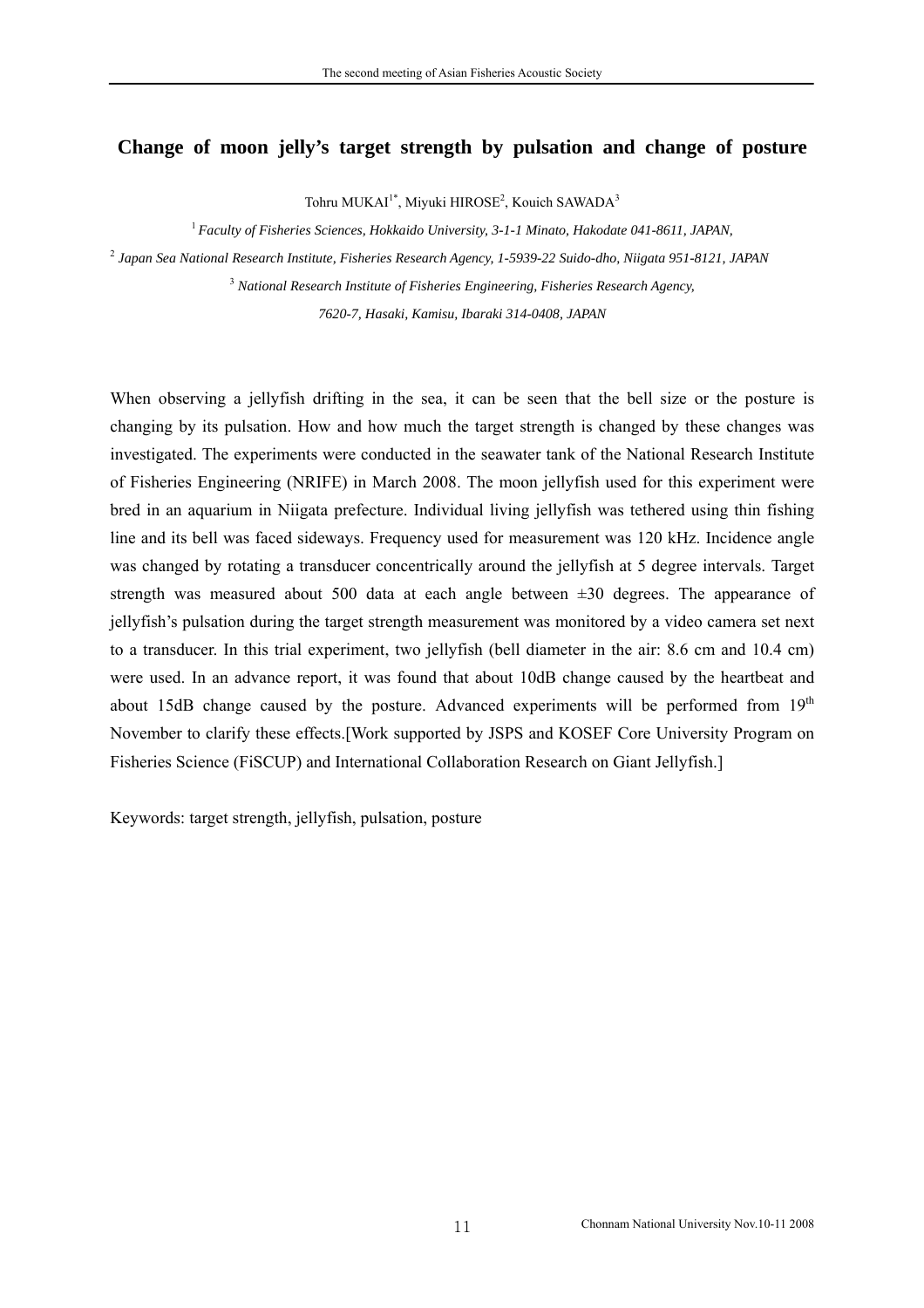# <span id="page-18-0"></span>**A study on dynamic characteristic of zooplankton by acoustic survey in the internal tide active region of the northern South China Sea**

Shang-Hang TSAI, Hsueh-Jung LU, Ming-Anne LEE\* and Kuo-Tien LEE *Department of Environmental Biology and Fisheries Science, National Taiwan Ocean University No.2, Beining Rd., Keelung City 202, Taiwan* 

There are many internal wave activities in the northern South China Sea (SCS). In the past, studies on acoustic feature of internal wave in the northern SCS mostly focused on environmental noise and energy loses by using passive acoustic systems, yet the biological mechanism observed by active acoustic system after the occurrence of internal wave has not been discussed. In this study, on board of research vessel "Ocean Research I" in April, 2007, we used echosounder system EK500 (38 and 120 kHz) and MTD plankton net to observe sound-scattering characteristic of zooplankton in internal waves activity region. The result showed that calanoids, ostracods and protozoans, comprising 74.44- 90.83% of the total zooplankton, were dominant taxa in this region. Both ∆MVBS values and the taxa compositions at one and three hours after the occurrence of internal waves differed notably, and the depth distribution of small-size zooplankton (∆MVBS>10dB) ascended slightly. These results suggest that internal wave activities disturbed the vertical distribution of zooplankton, and resulted in the variation in ∆MVBS. In conclusion ∆MVBS is an effective index to show vertical distribution of zooplankton in internal wave active region. The open sea acoustic survey data collected by our SCS study, therefore, can be used to identify internal wave activity and effect of the internal wave activity on spatial distribution of zooplankton.

Keywords: South China Sea, Internal Wave, Zooplankton, Echosounder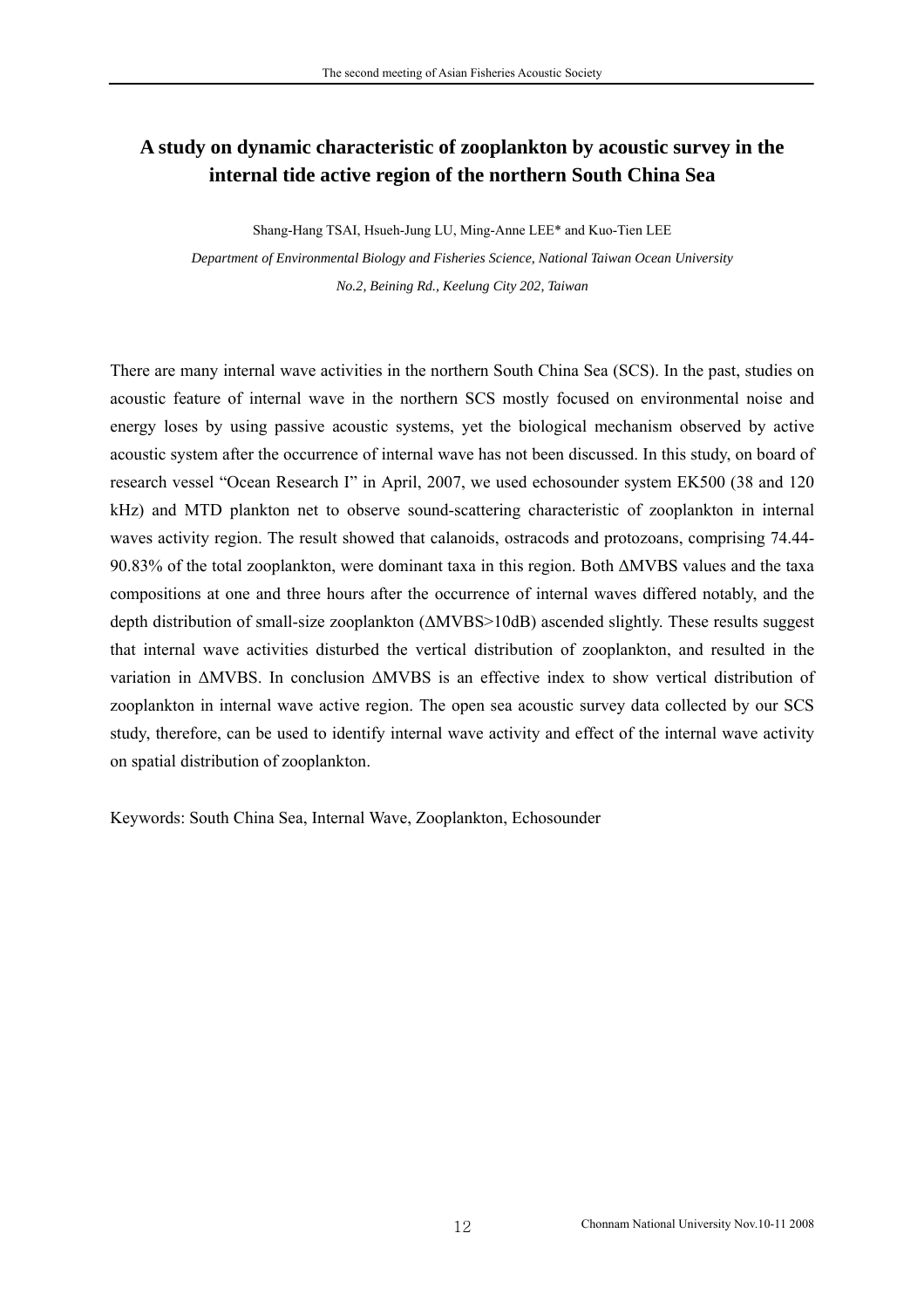# <span id="page-19-0"></span>**Catch Estimation Using Acoustic Data Obtained from Research Vessel's Routine Surveys in the Coastal Zone of Northern Taiwan**

Shang-Hang TSAI\* , Hsueh-Jung LU, Cheng-Hsin LIAO and Kuo-Tien LEE *Department of Environmental Biology and Fisheries Science, National Taiwan Ocean University No.2, Beining Rd., Keelung 202, Taiwan* 

Acoustic survey is a useful and rapid method to estimate biomass in vast waters. In the last five year, we compiled 37 acoustic survey data collected on board of the Ocean Researcher II, using Simrad EK500 scientific echosounder to establish a method to monitor total biomass variation in the northern coastal waters of Taiwan. All acoustic data of 38 kHz with different transects in each survey were aggregated using 2 nm x 2 nm grids and were transferred to average values of grids. Average volume

backscattering strengths  $(\overline{SV})$  were calculated using echo-integration to estimate relative density of

marine organism. The  $\overline{SV}$  values of the entire surveyed area from April to September were 1.5-12.6dB higher than those from October to March, and 5.7dB higher than the 5-year average. These differences suggested that there were strong seasonal variability of biomass in the surveyed area. The

 $\overline{SV}$  values of the entire surveyed area were positively correlated with the total catches of coastal vessel can be used as fishery independent indices when there is shortage of fisheries catch data. fisheries ( $r^2 = 0.7831$ ,  $p < 0.01$ ). Therefore, the post-processed acoustic data collected by the research

Keywords: Acoustic Survey, Coastal Zone of Northern Taiwan, Fishery Independent Index, Scientific Echosounder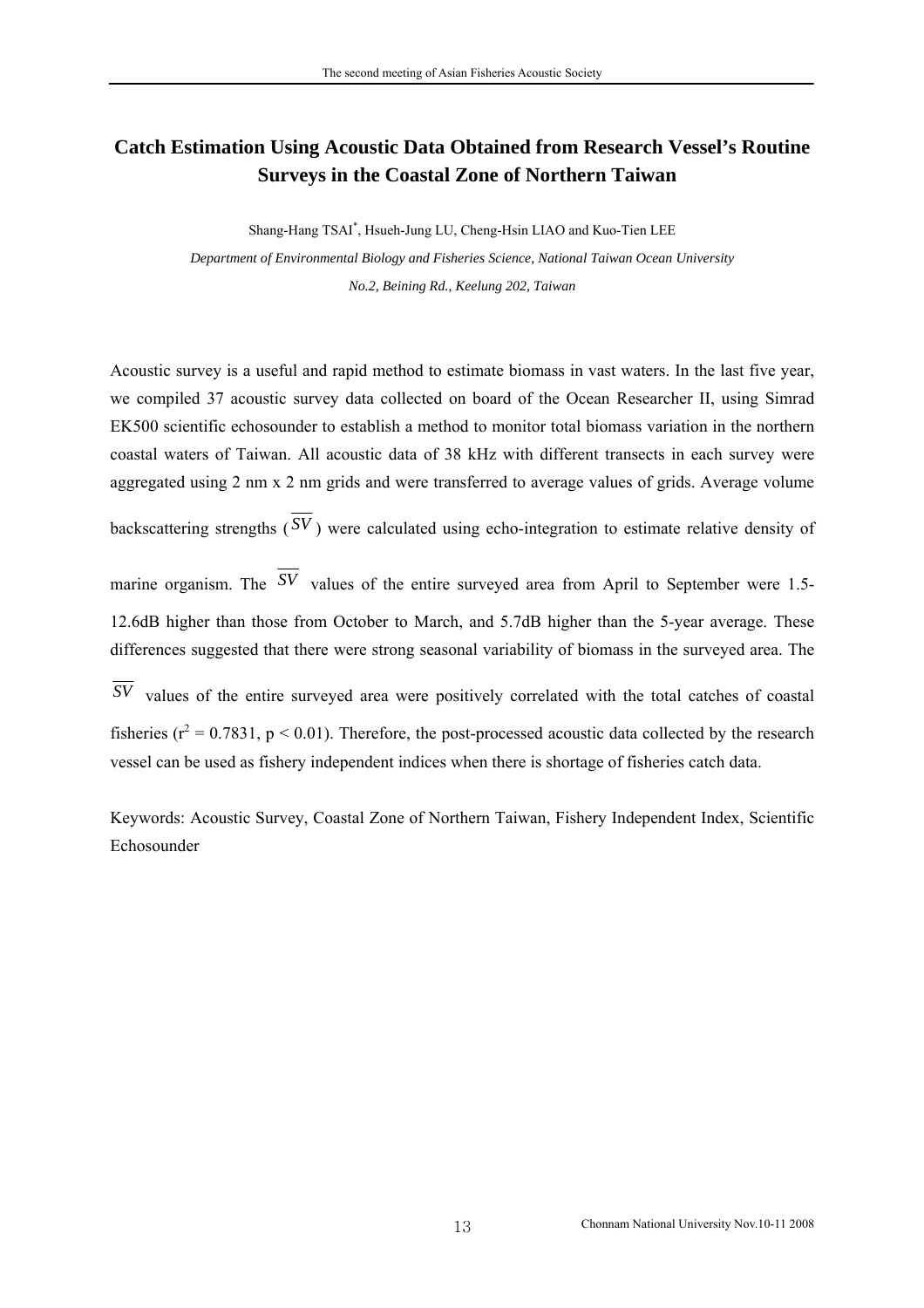# <span id="page-20-0"></span>**Acoustical Survey of Bighead and Silver Bighead in Qinghe Reservoir of China**

Yong TANG<sup>1\*</sup>, Guosheng ZHANG<sup>1</sup> and Kohji IIDA<sup>2</sup>

*1 College of Ocean Engineering, Dalian Fisheries University, 52 Heishijiao-jie Dalian, 116023 China* 

*2 Faculty of Fisheries Sciences, Hokkaido University, 3-1-1 Minato-cho Hakodate, 041-8611 Japan*

investigation of fish abundance and environment, it is difficult to control the parameters of resource In China, the resource of river and lake is abundance. The development of freshwater fisheries is always regarded as an important industry. The production of freshwater fish has increased over 25 million tons in the year of 2006, which is near a half of fisheries amount. Among the freshwater fisheries, producing in large scale lake and reservoir is very important for region entironment and sustainable utilization, with the method of artificial breed almost. However, lacking the correlating aggregate, amount of artificial breed and production. So, it influence to sweeping development of freshwater fisheries.

converter (16bit, Contec), the output signal of echo with the GPS data was recorded in a note PC as Fisheries resource acoustical assessment has applied for several decades in advanced fisheries countries. Since the scientific echo sounder is expensive for developing nations like China, this method can not be popularized in freshwater resource assessment. So, this research tried to modify a commercial fish finder (GP-7000F, 50kHz, Furuno) to obtain the fish echo data. Through an AD raw digital data format (nor TVG). This data also can be replay on screen as an echogram or to calculate the SV or TS of fish.

Considering the TS surveys of bighead is difficult with it's big size near 1m length, the echo counting method should be primary at first step, then the echo integration method or different frequency characteristics of fish also should be referred to distinguish the fish species and body length. The field experiment was conducted in the Qinghe reservoir located at Tieling of Liaoning Province in the northeast of China. The Qinghe reservoir was constructed by damming the Qinghe River in 1958, the length of dam is 1600m, the water area is near 50  $km^2$  and maximum depth is near 40m. The bighead and silver bighead is main species to breed, and the production is near 350 tons one year, also the other species fish was tried to be bred in recent years. The survey was conducted around with the sunset and sunrise time after calibrated the system response with a standard sphere ( $\varphi$  38.1mm, WC). As a result, the single echo from the bighead and silver bighead can be confirmed at 20m depth layer.

Keywords: freshwater, echo sounder, bighead, resource assessment, echo counting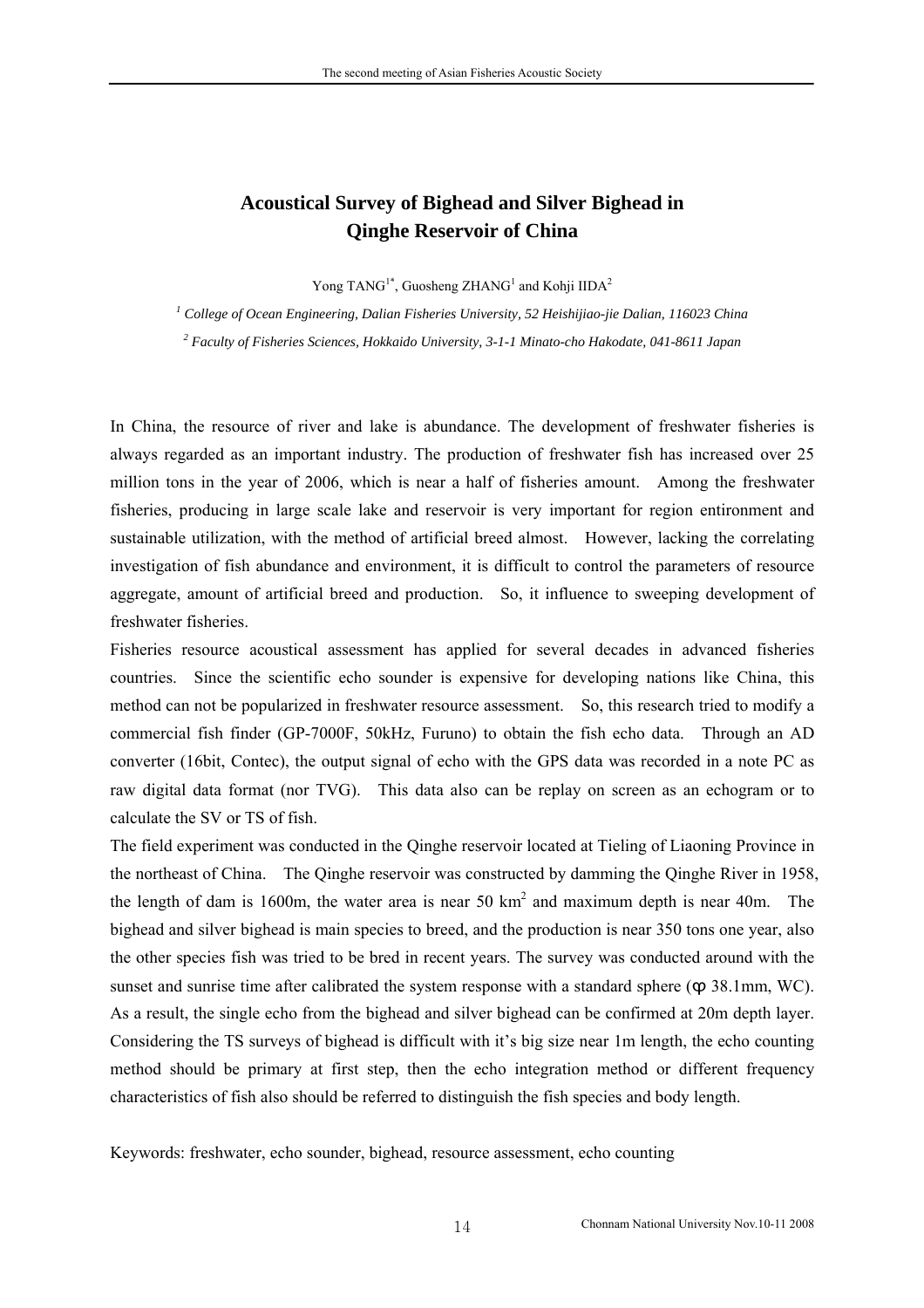# <span id="page-21-0"></span>Acoustic surveys in the coastal waters off northern and western Kyushu in Japan **from 1997 to 2008**

Seiji OHSHIIMO and Kenji ASANO\*

 $S$ eikai National Fisheries Research Institute, Fisheries Research Agency, JAPAN *1551-8 Taira-machi, Nagasaki, JAPAN, 851-2213*

are very large and are planktivorous. This study would be the first report of estimating the long-term nnual fluctuations of lantern fish and pearlside in these waters. a We estimated the biomass index of small pelagic fishes, such as anchovy, round herring, sardine, jack mackerel, mackerels, scads, lantern fish and pearlside, using acoustic surveys in summer in the coastal waters off northern and western Kyushu in Japan, and these sea areas provide nursery grounds for 0 age small pelagic fishes. The acoustic echo sounder used was a Simrad EK505, and the frequency was 38 kHz. Fish species were identified from the results of midwater trawling. The height and width of net mouth were 20 m and 20 m, respectively. The acoustic surveys were only conducted in the daytime, because we could judge the four school types using acoustic echogram in the daytime. The four groups of echogram were as follows; 1) clupeid fishes, 2) jacks, mackerels and scads, 3) lantern fish and 4) pearlside (Ohshimo, 2004: Fisheries Science, 70, 389-400). The biomass indices of small pelagic fishes were calculated by the percentage of catch weight of midwater trawling after dividing the echogram into four groups. The annual fluctuation of biomass index of round herring, jack mackerel and mackerels were similar to the results of 0-age stock size based on VPA (virtual population analysis). The biomass index of sardine rapidly increased since 2007, and the results would be reflected as increasing the stock size of sardine in these waters. Lantern fish and pearlside were thought to play important roles in the marine ecosystem, because the biomasses of those fishes

Key words: acoustic survey, biomass index, small pelagic fishes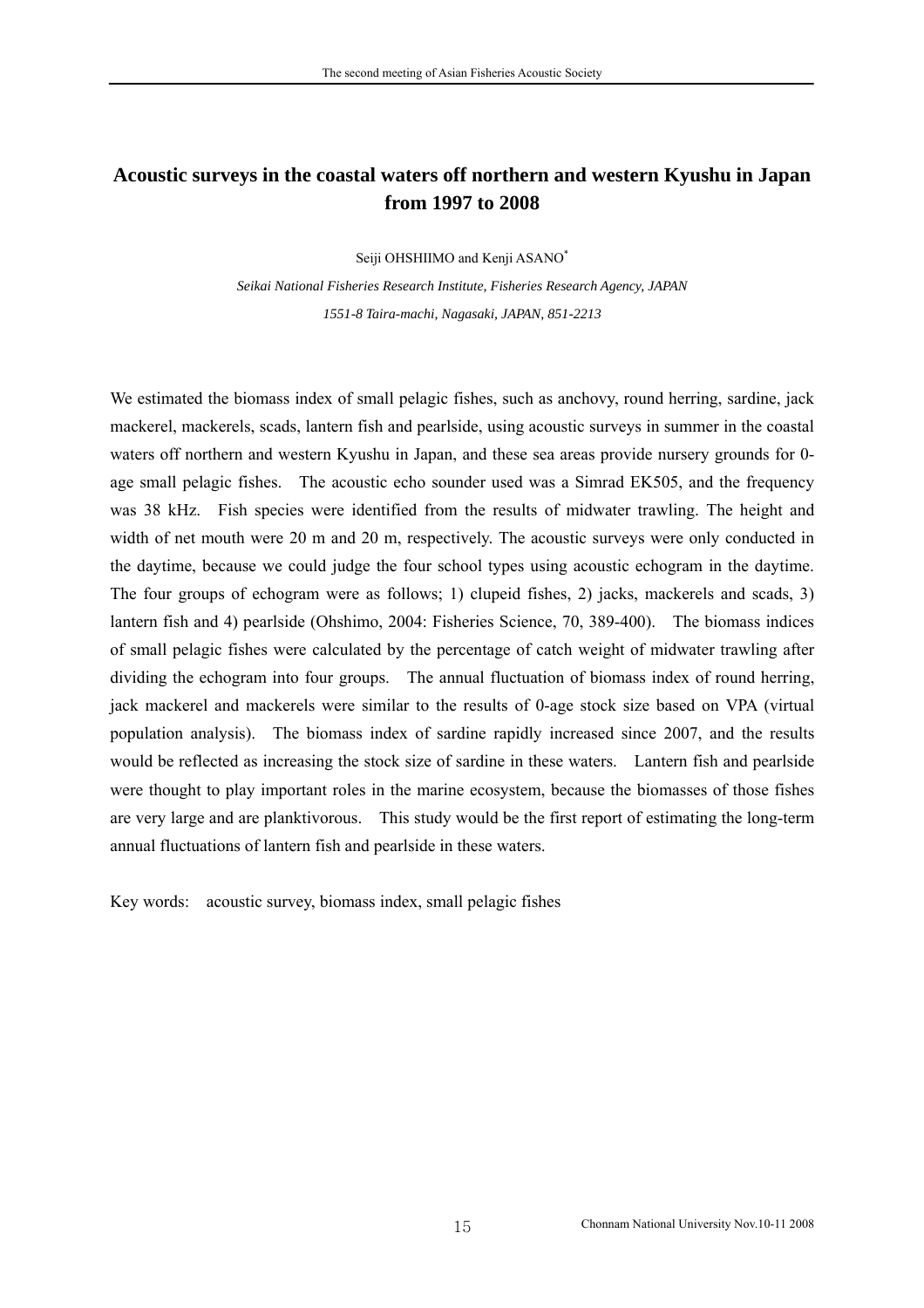## **Acoustic Observations of Jellyfish in the East China Sea in Early Summer 2007 and 2008**

<span id="page-22-0"></span>Doo-Jin HWANG<sup>1\*</sup>, Eun-Ho KIM<sup>1</sup>, Eun-A YOON<sup>1</sup>, Tohru MUKAI<sup>2</sup>, Miyuki HIROSE<sup>3</sup>, Sun-Beom JEONG<sup>1</sup>, Yang-Ho YOON<sup>1</sup>, Ho-Young SOH<sup>1</sup>, Yong-Ju KIM<sup>1</sup>, Hyeong-Ho SHIN<sup>1</sup>, Il-Su CHOI<sup>1</sup> and Hyeong-Il SHIN<sup>4</sup>

> <sup>1</sup> Faculty of Marine Technology, Chonnam National University (dihwang@chonnam.ac.kr) *Graduate School of Fisheries Sciences, Hokkaido University Japan Sea National Fisheries Research Institute Fisheries Research Agency Marine Production System Management, Pukyoung National University*

Jellyfish abundance is increasing in numerous marine ecosystems worldwide, perhaps as a consequence of "regime shifts" associated with climatic change, increasing fishing pressure, or both. Jellyfish are important consumers of zooplankton and ichthyoplankton, and may detrimentally affect fish populations. Nomura's jellyfish, Nemopilema nomurai is very abundant in the Yellow Sea and the Sea of Korea/Japan and could affect coastal trawl and set net fishing.

Nomura's jellyfish is very large, the bell diameter is over 1m and weight is over 200kg at the adult stage in the ocean. Recently, it had a negative effect on fish biomass. Acoustic technologies are commonly used to estimate biomass and describe distributions of fisheries resources in coastal areas and the open ocean.

Acoustic surveys were conducted by the EK-500 scientific echo sounder it hull mounted transducer on DongBeak training ship during the early summer from 2003 to 2008 in the East China Sea. In additionally, jellyfish species and horizontal distributions in the sound scattering layer on the echogram were sampled using a bottom trawl and frame mid-water trawl at survey area.

In this study, we would like to report jellyfish distributions only the 2007 and 2008, because it were very different of appearance in the area the two year. The jellyfish were distributed very widely from around west of the Jejudo to southern part of the China Sea in 2007, that Sv were -65.2~- 75.7dB(38kHz) and -69.9~-75.6dB(120kHz) on the echogram and 200kg to 2500kg caught at 10 trawl stations. On the other hand, the jellyfish were distributed very small area at south-western part of the East China Sea near the Zangtz-river in 2008, that Sv were  $-63.1 \sim 73.7$ dB(38kHz) and  $-66.4 \sim$ 73.9dB(120kHz) on the echogram and only one or two jellyfish caught four trawl stations.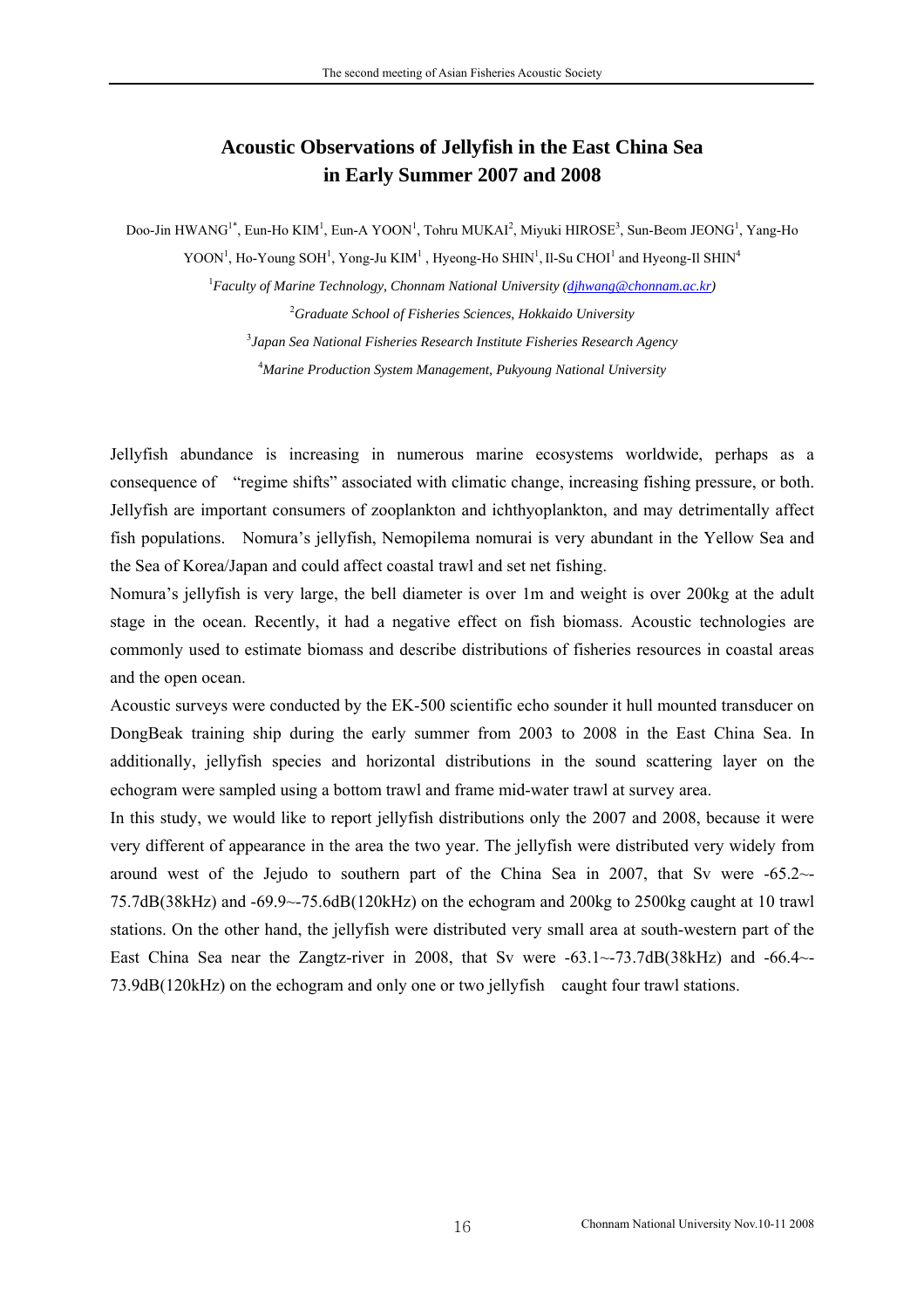### <span id="page-23-0"></span>**Acoustic Observations in the East China Sea in Early Summer 2008**

Eun-Ho KIM<sup>1\*</sup>, Doo-Jin HWANG<sup>1</sup>, Eun-A YOON<sup>1</sup>, Tohru MUKAI<sup>2</sup>, Miyuki HIROSE<sup>3</sup>, JEONG Sun-Beom<sup>1</sup> and SOH Ho-Young<sup>1</sup>

1 *Faculty of Marine Technology, Chonnam National University (kimeunho@moiza.chonnam.ac.kr)* 2 *Graduate School of Fisheries Sciences, Hokkaido University*  3 *Japan Sea National Fisheries Research Institute Fisheries Research Agency*

The east china sea is a sea area which has abundance resources, where not only Korea but also China, Japan and neighboring countries are competing for fishery resources. And it was a important fishing ground.

Survey has been made continue about sound scattering layer(SSL). But, study hasn't been performance about an inhabitant of juvenile in SSL. So, the object of this study is to understand species of juvenile in SSL.

Acoustic and Framed mid trawl(FMT) survey were conducted to understand the characteristics of the sound scattering layer(SSL) in the northwestern part of the East China Sea. The survey was carried out during June 27~30, 2008 at 15 sampling stations.

Fish samples were performed by FMT from 5 stations. The station 1, 3, and 12 were caught squid. The mean target strength were analyzed from -48.33dB to -57.61dB at 38kHz, from -49.16dB to -59.16dB at 120kHz. The metallic was caught in the station 4. The mean target strength indicated -54.48dB at 38kHz, -55.66dB at 120kHz. Five species weren't indentified from five stations.

Keywords: Framed mid trawl, Sound scattering layer, Target strength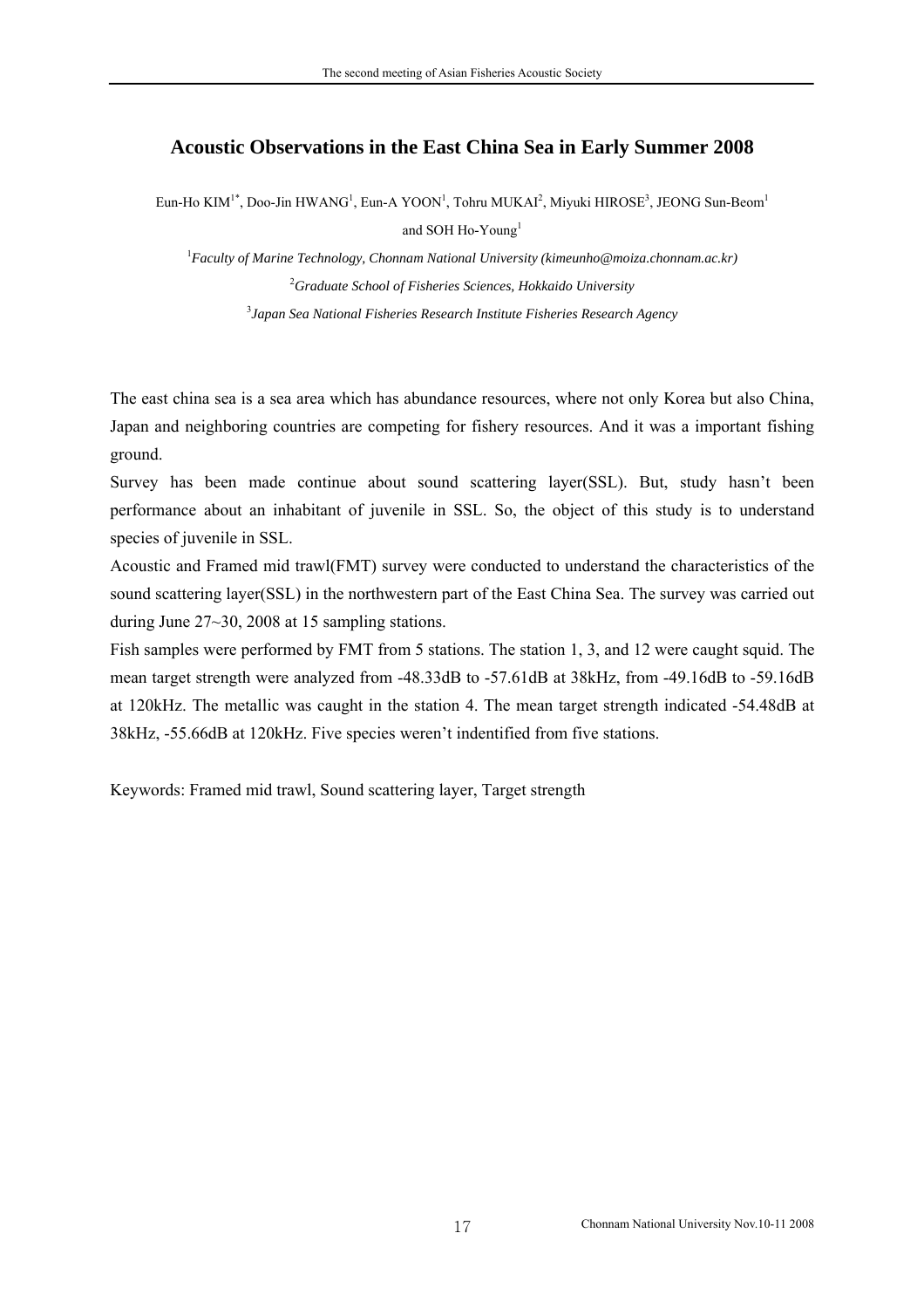### <span id="page-24-0"></span>**Biomass estimation of pelagicfish and mesopelagicfish by using the echo sounder**

Eun-A YOON<sup>1\*</sup>, Doo-Jin HWANG<sup>1</sup>, Eun-Ho KIM<sup>1</sup>, Il-su CHOI<sup>1</sup> and Hyeong-Il SHIN<sup>2</sup> <sup>1</sup> Faculty of Marine Technology, Chonnam National University(**cuna7979@nate.com)** 2 *Marine Production System management, Pukyong National University* 

The distribution and biomass of pelagicfish and mesoplegicfish in the Bo-ryeong were studied by the echo sounder from September 2006 to June 2007, every four season. The survey was performed by using 200kHz dual beam system, transmitter-receiver and indicator afterward recorded data was handled by using echo view software.

Based on the survey line, divided the survey waters with 6 sections was  $227.68 \text{km}^2$ . The volume backscattering strength(SV) of each season indicated -60.0 $\sim$ -65.0dB in September(autumn), -63.0 $\sim$ -65.0dB in November(winter), -65.0~-67.0dB in March(spring) and -55.0~-66.0dB in June(summer). In addition, the mean target strength(TS) of many fishes distributed in the survey waters in September, November, March and June was -57.0dB, -69.2dB, -69.1dB and -64.8dB, respectively. The fishes were caught 99% for Anchovy in September, 36~44% for Akiami paste shrimp in November, 35~50% for Akiami paste shrimp in March and 53~64% for Southern rough shrimp, 13~14% for Beka squid in June.

The biomass was estimated using identification of object fish, acoustics data of SV, SA, and TS, length and weight by sampling. As a result, the biomass was assumed by Anchovy of 11,164tons in September 2006, Akiami paste shrimp of 423tons in November 2006, Akiami paste shrimp of 2,063tons in March 2007 and Southern rough shrimp of 13,937tons, Beka squid of 153tons in June 2007.

Keywords : Biomass, Echo sounder, Volume backscattering strength, Target strength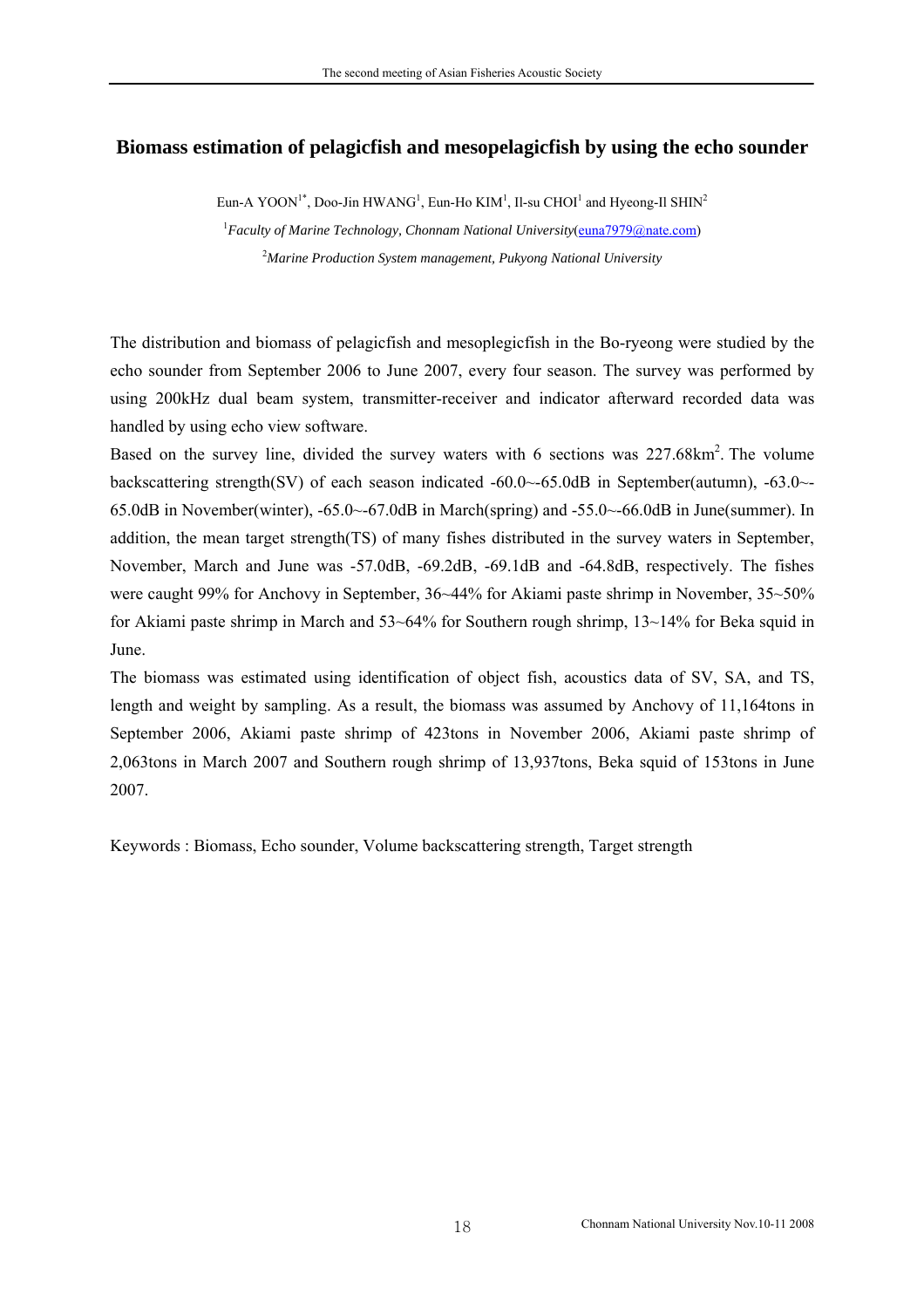# <span id="page-25-0"></span>**Spatial interaction of recruited walleye pollock juveniles (***Theragra chalcogramma***) with prey, predator, and marine environment variables in Pacific coast of Hokkaido, Japan**

Naoki TOJO<sup>1\*</sup>, Akira NISHIMURA<sup>2</sup>, Tetsuichiro FUNAMOTO<sup>3</sup>, Hiroki YASUMA<sup>4</sup>, Seiji KATAKURA<sup>5</sup>, Kazushi MIYASHITA<sup>6</sup>

*1 Ph.D. candidate , Laboratory of Marine Ecosystem Change Analysis, Graduate School of Environmental Science, Hokkaido University, 3-1-1 Minato-cho, Hakodate, Hokkaido 041-8611, Japan (ntojo@ees.hokudai.ac.jp)*

*2 Division manager, the Subarctic Fisheries Resources Division, Hokkaido National Fisheries Research Institute, Fisheries Research Agency, 116, Katsurakoi, Kushiro, Hokkaido, 085-0802, Japan (anishimu@fra.affrc.go.jp)*

*3 Researcher, the Subarctic Fisheries Resources Division, Hokkaido National Fisheries Research Institute, Fisheries Research Agency, 116, Katsurakoi, Kushiro, Hokkaido, 085-0802, Japan (tetsuf@fra.affrc.go.jp)*

*4 Researcher, Laboratory of Marine Ecosystem Change Analysis, Hokkaido University, 3-1-1, Minato, Hakodate, Hokkaido, 041-8611, Japan (ANB52615@nifty.com)*

*5 Researcher, Sea ice city promote division, City of Mombetsu, Marine community hall, 1 Kaiyo-koen, Mombetsu, Hokkaido 094-0031, Japan (seiji.katakura@city.mombetsu.lg.jp)*

*6 Professor, Laboratory of Marine Ecosystem Change Analysis, Field Science Center for Northern Biosphere, Hokkaido University, 3-1-1 Minato-cho, Hakodate, Hokkaido 041-8611, Japan (miyashi@fish.hokudai.ac.jp)*

Walleye pollock (*Theragra chalcogramma*) is an important fishing target species off the coast of the North Pacific Rim. There are many milestone studies in pollock biology, but ecological approach involving interactions with species and environmental dynamics is expected in recent ecosystem-base fisheries management context. In this study, we aimed to understand the ecological interactions around juvenile walleye pollock using the GIS techniques. The selected study area were costal shelf (< 150 m depth) off Hokkaido Island (42-43 N, 143-145 E) where aggregations of recruited Juvenile pollock have been observed in historical surveys. Fish samples were collected using a dual purpose trawl net at 26 to 28 stations, and temperature and salinity were measured with STD at the each trawling station. The prey species were identified and sampled from the stomach contents. Fish densities at the specific locations were obtained using hydroacoustics echosounder (EK60, 38kHz, 120kHz) in fall surveys from 2003 to 2006. The noises in hydroacoustic data were filtered, and then juvenile pollock and its preys were identified using ∆MVBS method with the sample body lengths. Temperature, salinity, and derived bioenergetics variables were geostatistically interpolated with maximum likelihood method from the STD stations. The CPUE of Bottom predatory fishes, such as Kamchatka flounder (*Atheresthes evermanni*), were converted to indices of main predatory pressure, and interpolated with the best-fit kriging. Visual and statistical comparison between juveniles and the prey, predator, and marine environmental variables were made. Significant non-linear relationship (GAM, P<0.05) between juvenile distributions and larger preys, warmer environment with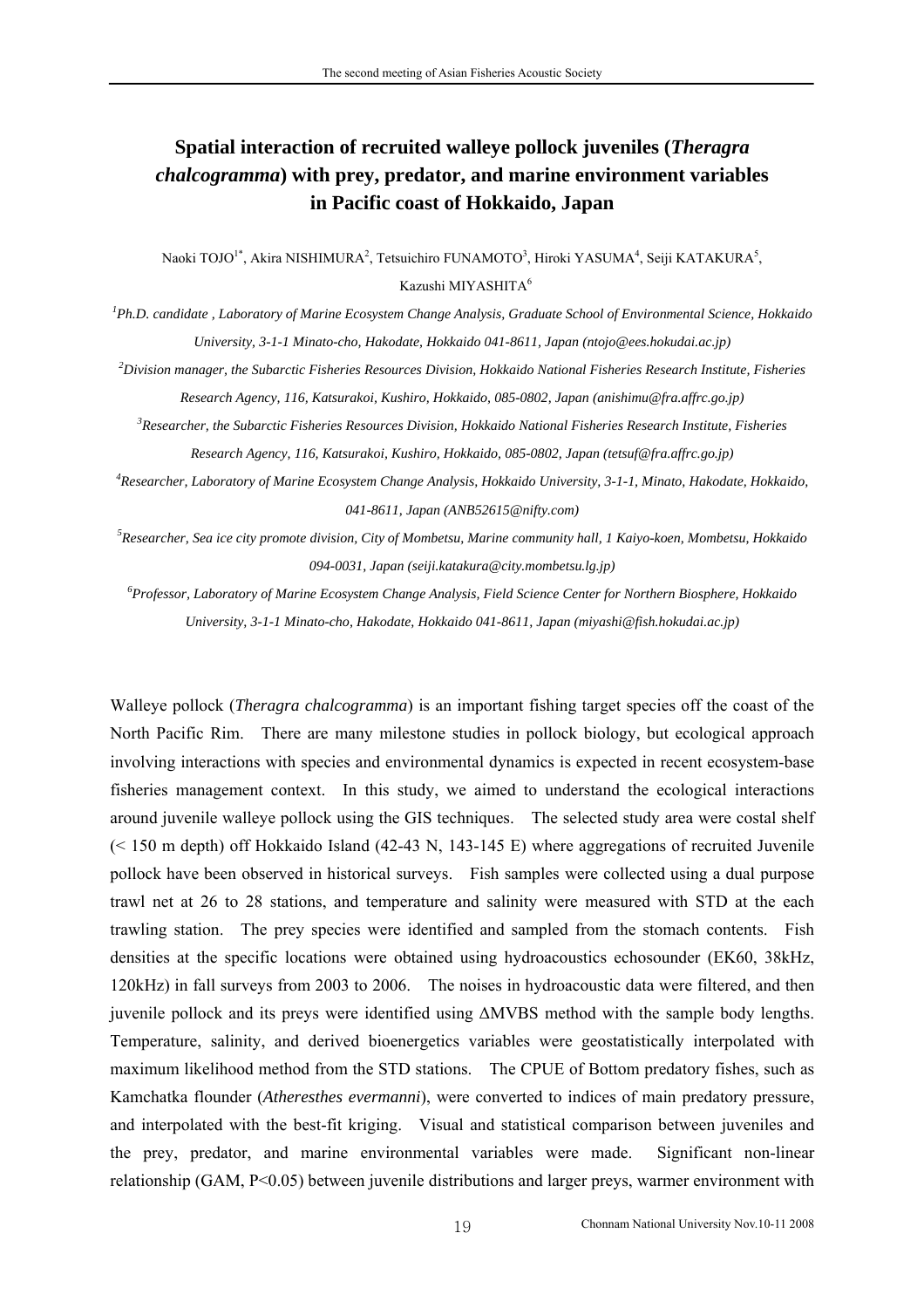colder bottom temperature, and gross growth efficiency indicate survival strategies of juvenile pollock. Potential predator avoidance response became obvious in fine scale analyses. Found dynamics of interactions probably depend on the influence of one of the boundary currents in the North Pacific Ocean, Oyashio.

Keywords: *Theragra chalcogramma*, predator-prey interaction, bioenergetics, ∆MVBS, Oyashio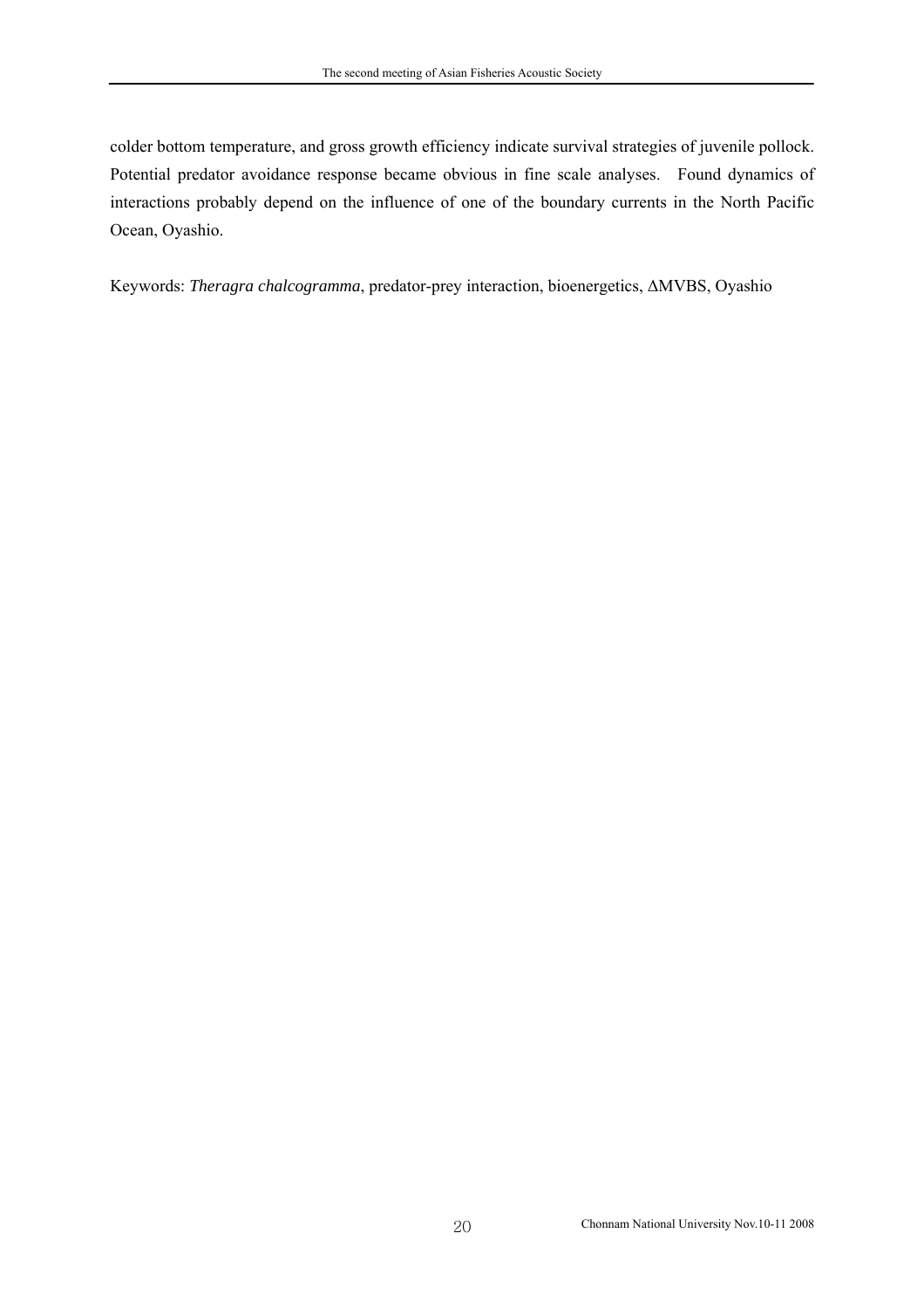# <span id="page-27-0"></span>**Isada Krill (***Euphausia pacifica***) distribution in frontal environments in the North Pacific Ocean**

Naoki Tojo<sup>1\*</sup>, Hiroto Murase<sup>2</sup>, Ryuichi Matsukura<sup>3</sup>, Hiroki Yasuma<sup>4</sup>, Shiroh Yonezaki<sup>5</sup>, Hikaru Watanabe<sup>6</sup>, Shigeyuki Kawahara<sup>7</sup>, Kazushi Miyashita<sup>8</sup>

*1 Ph.D. candidate , Laboratory of Marine Ecosystem Change Analysis, Graduate School of Environmental Science, Hokkaido University, 3-1-1 Minato-cho, Hakodate, Hokkaido 041-8611, Japan (ntojo@ees.hokudai.ac.jp)*

*2 Researcher, The Institute of Cetacean Research, 5F, Toyomi-cho 4-5, Chuuou ku, Tokyo, 104-0055, Japan (murase@cetacean.jp)*

*3 Ph.D. candidate , Laboratory of Marine Ecosystem Change Analysis, Graduate School of Environmental Science 3-1-1 Minato-cho, Hakodate, Hokkaido 041-8611, Japan (matukura@ees.hokudai.ac.jp)*

*4 Researcher, Laboratory of Marine Ecosystem Change Analysis, Field Science Center for Northern Biosphere, Hokkaido University, 3-1-1 Minato-cho, Hakodate, Hokkaido 041-8611, Japan (ANB52615@nifty.com)*

*5 Researcher, National Research Institute of Far Seas Fisheries, 2-12-4 Fukuura, Kanazawa, Yokohama, Kanagawa, 236- 8648, Japan (syone@affrc.go.jp)*

*6 Researcher, National Research Institute of Far Seas Fisheries, 5-7-1, Orido, Shimizu, Shizuoka, Shizuoka, 424-8633, Japan ([hikaru1@affrc.go.jp \)](mailto:kawahara@fra.affrc.go.jp)* 

*7 Division manager, National Research Institute of Far Seas Fisheries, 5-7-1, Orido, Shimizu, Shizuoka, Shizuoka, 424-8633, Japan (kawahara@fra.affrc.go.jp)*

*8 Professor, Laboratory of Marine Ecosystem Change Analysis, Field Science Center for Northern Biosphere, Hokkaido University, 3-1-1 Minato-cho, Hakodate, Hokkaido 041-8611, Japan (miyashi@fish.hokudai.ac.jp)*

Isada Krill, *Euphausia pacifica*, is a key component as a main prey species in the North Pacific marine ecosystem. Ecological keystone species, such as large fishes, sea birds, and cetaceans, relay on its availability in their life histories. The spatial and temporal dynamics of the krill affects to its availability for these predators and determines the balances in the North Pacific marine ecosystem. We aimed to understand the spatio-temporal dynamics of Isada Krill in relation to the oceanic fronts in the offshore area of North Pacific Ocean. From 2002 to 2005 and in 2007, survey transects were designed off southern Kurile Islands near the Subarctic Front (SAF). The surveys involved quantitative echosounder, MOCNESS trawls, and CTD castings. We obtained density of krill from the hydroacoustic data using ∆MVBS method and extracted the distribution environment at krill patch locations from geostatistically interpolated temperature and salinity from CTD data and satellite imageries. The patch structure and mesoscale distribution trend were quantified using the selected semivariogram model. Sea surface height (SSH) and approximated geostrophic flows from satellite altimetry showed strong influences of oceanic transport on the mesoscale distribution trend. Nearfront physical oceanography enhanced accumulation of krill distributions. The spatio-temporal distribution pattern of *E.pacifica,* available as prey is behavioral- and transport-dependent. Our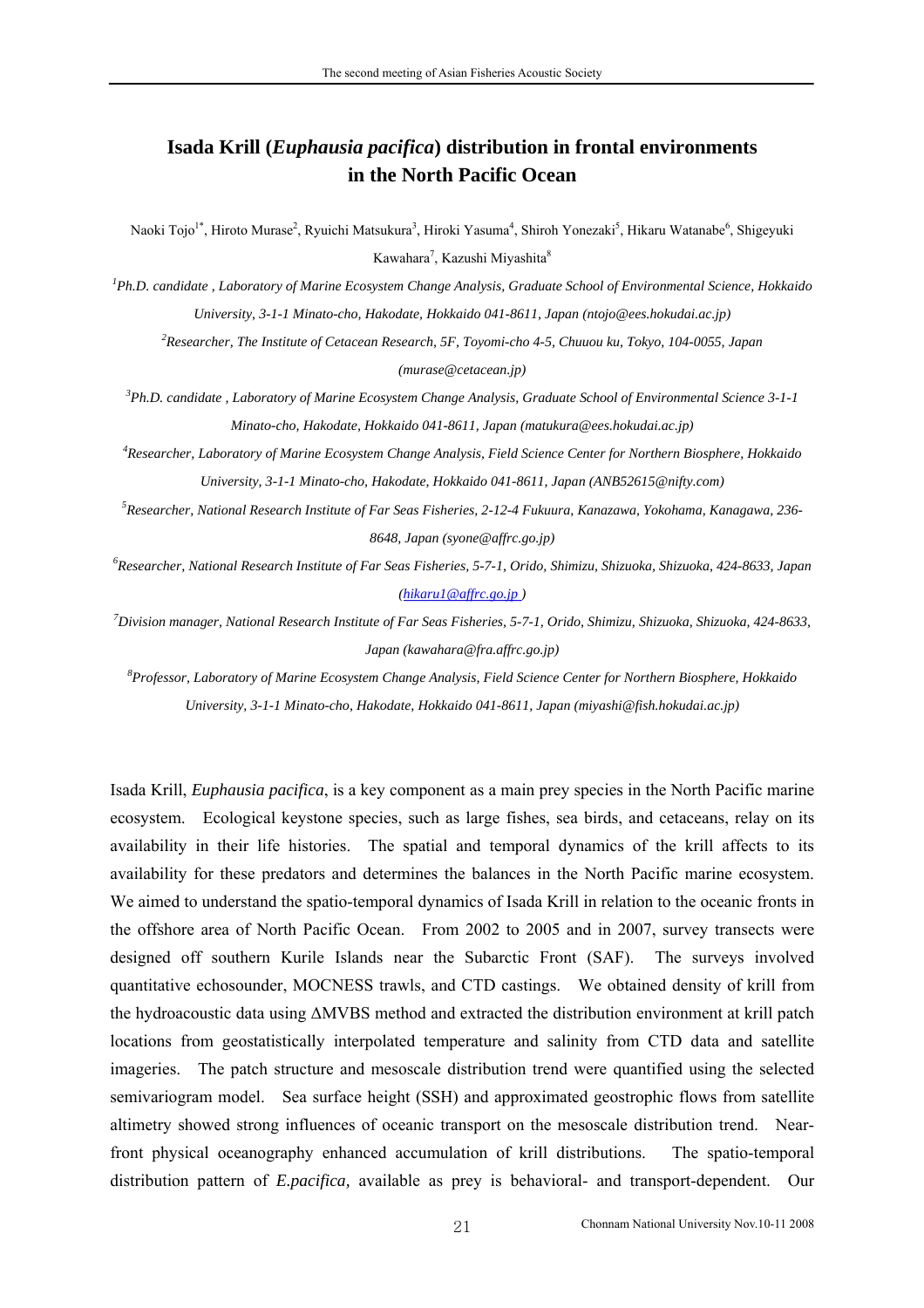findings are meaningful for current and future ecosystem-based resource utilization management context in the North Pacific.

Keywords: *Euphausia pacifica*, geostrophic flow, prey species, sea surface height, subarctc front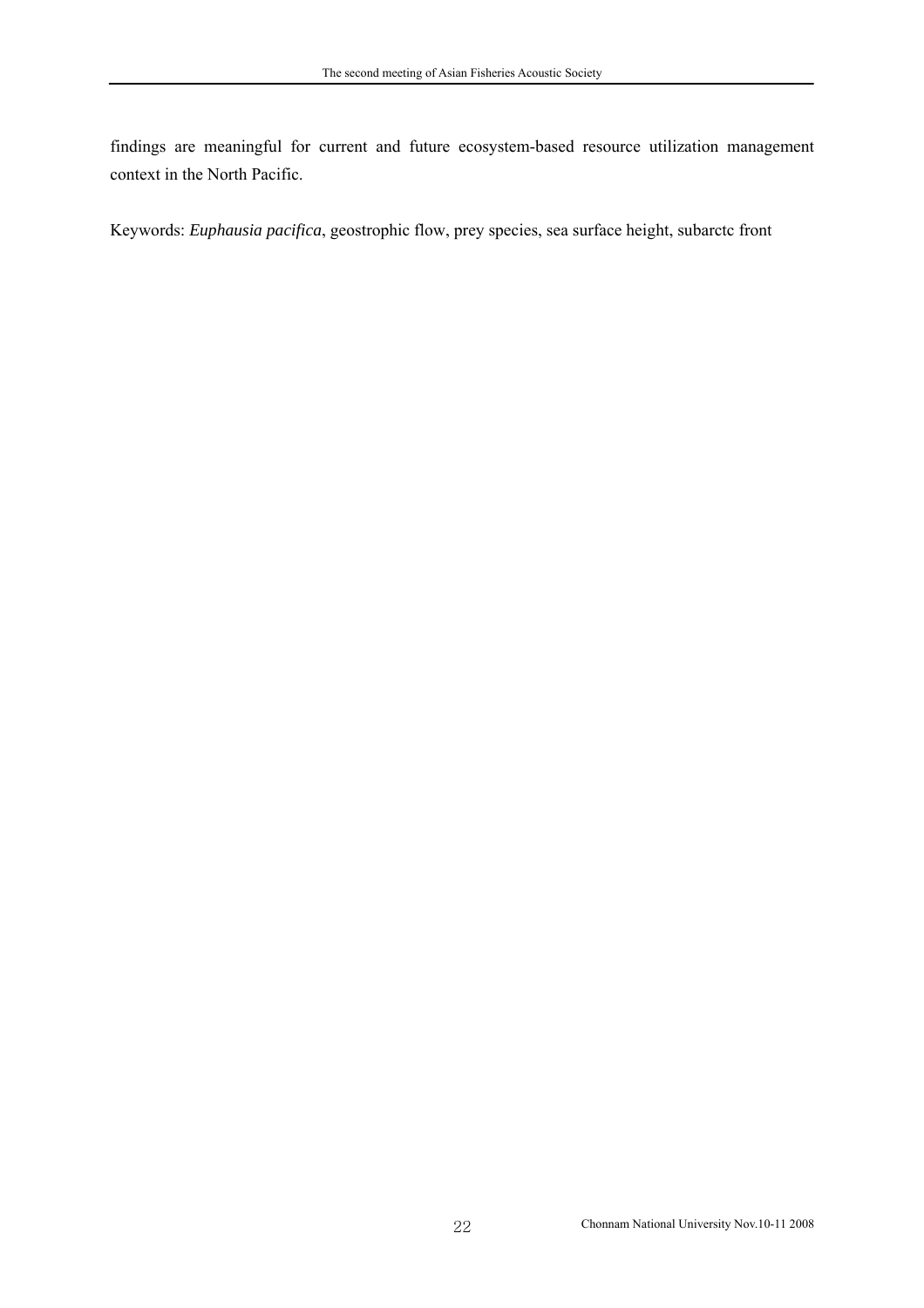# <span id="page-29-0"></span>**Research Broad Aspects of Underwater Acoustics for Fishery and Fishery Surveys**

Yoshinori MIYAMOTO\*, Keiichi UCHIDA, Toshiharu KAKIHARA, Kazuo AMAKASU *Tokyo University of Marine Science and Technology 4-5-7,Konan, Minato-ku, Tokyo, 108-8477,Japan* 

There is mostly application of an ultrasonic acoustic. As an example that participates in fishery directly, it divides roughly and reports to the following four.

1) Biotelemetry (Bio-Logging)

As an active type, the present condition and the trend of the method of using pinger, and the method of using Echo sounder are introduced. Moreover it refers for echolocation that receives the chirp of a fish as a passive type.

2) Acoustic camera

Until now, an acoustic camera is used for the purpose of inquiry. In recent years, the behavior monitoring of a fish is tried. Moreover, form measurement of swim-bladder of a fish with a meaning important for sound investigation is also performed.

3) Attraction or acoustic extirpation

The feed with sound etc. was tried. Moreover, sound intimidation can also be begun as a measure against of the marine deforestation: Isoyake.

Keywords : biotelemetry, pinger, echolocation, acoustic camera, acoustic attraction, acoustic extirpation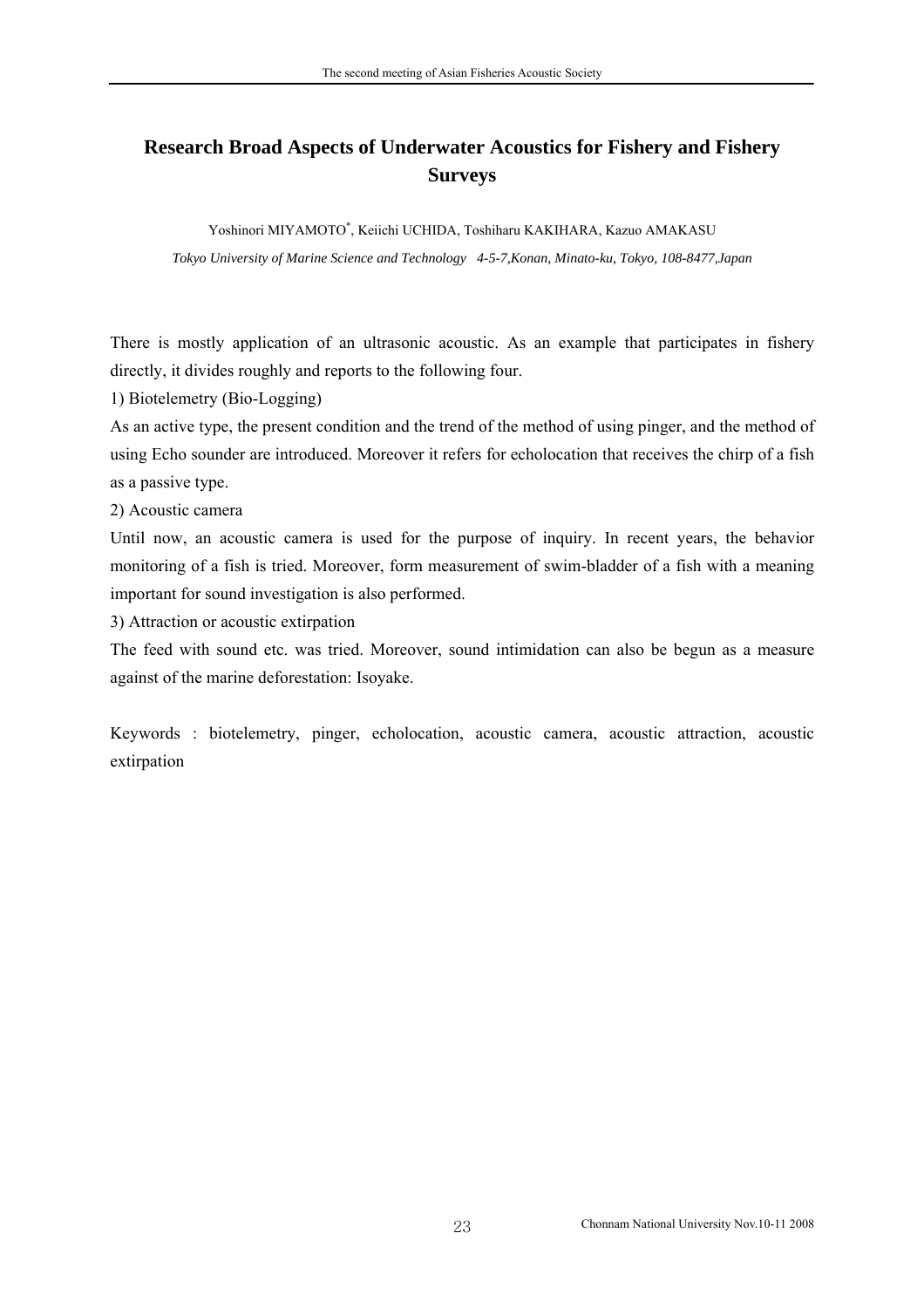# **Density Estimates of** *Nemopilema nomurai* **Jellyfish in Yellow Sea during 2006-2008**

<span id="page-30-0"></span>Kyoung-Hoon LEE\* , Soo-Jeong JANG, Jeong-Hwa CHOI, Won-Deuk YOON, Yeong-Min CHOI, Heui-Chun AN *Fisheries Engineering Division, NFRDI, P.O. Box 408-1, Busan, 619-902, Korea(e-mail: [khlee71@nfrdi.go.kr](mailto:khlee71@nfrdi.re.kr)*)

A *Nemopilema nomurai* Jellyfish, which is presumed to be developing in the East China Sea, is recently migrated in Yellow Sea during a few years. National Fisheries Research & Development Institute (NFRDI) has researched on its biomass estimation by bottom trawl fishing gear and sighting survey during 5 years. These methods are effective to investigate density estimates of *nomurai* jellyfish and its distributed community in near bottom or surface, they have a difficulty in investigating the vertical distribution of jellyfishes. However, in this case, an echo sounding detection method can be utilized extensively and effectively to solve such problem. This research was conducted by echo counting method with scientific echosounder system (EK-500, Simrad co., Norway) in order to estimate *nomurai* jellyfish's density migrated in Korea-China Provisional waters for summer season during 3 years (2006-2008), and then, the jellyfish's echo signals were extracted from other sound backscattering scatterers on the basis of single echo shape and every ping's fluctuation for individuals. The density estimated results by echo counting would be compared with those values from trawl sampling and sighting survey. In 2008 in comparison with 2006 and 2007, density estimation of jellyfish which migrated in the survey area was very low relatively.

Keywords: *Nemopilema nomurai* jellyfish, Yellow Sea, Trawl sampling, Sighting survey, Echo counting.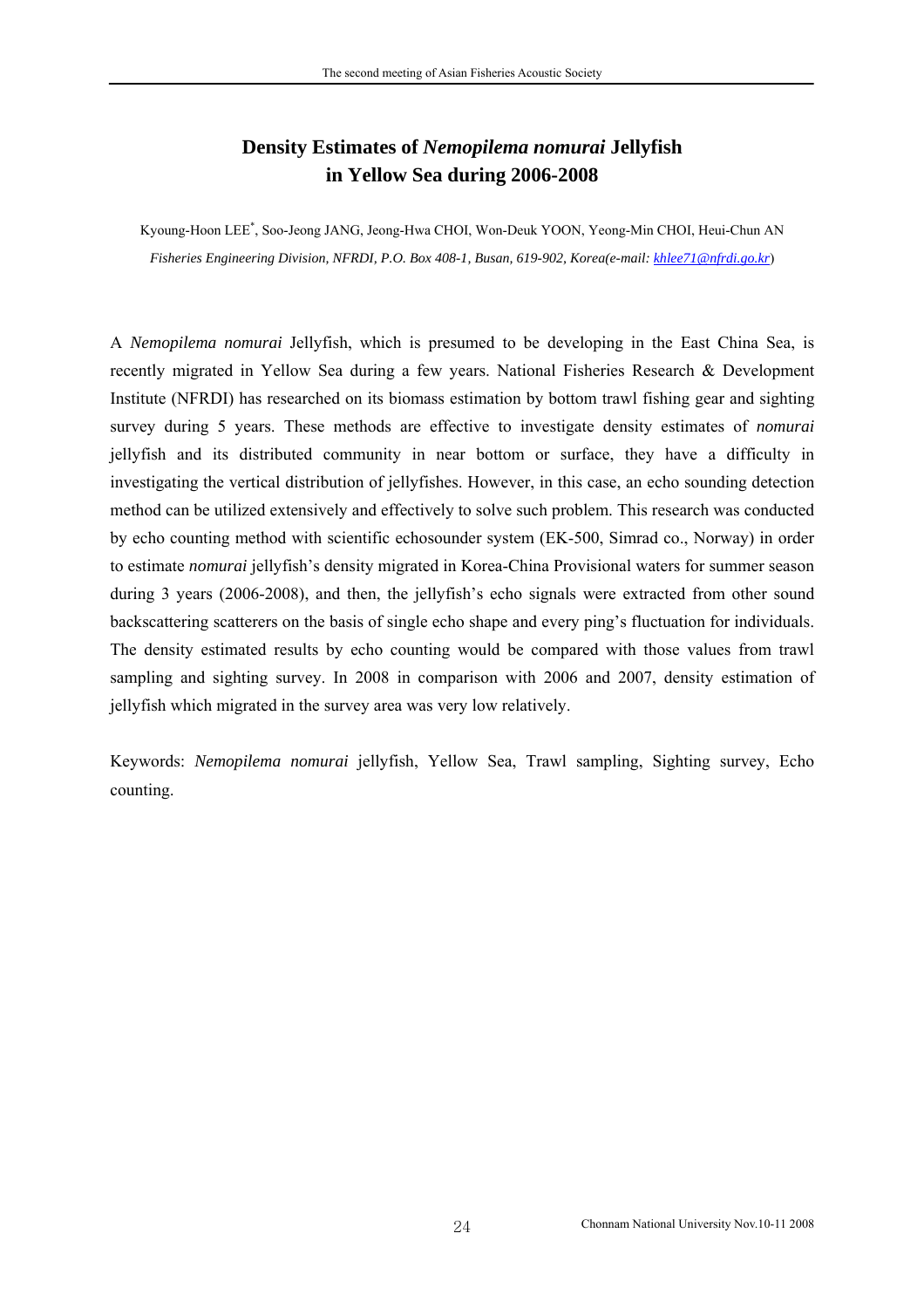## <span id="page-31-0"></span>**Measurements of acoustic volume backscattering from harmful algae using underwater ultrasonic sensor**

Eun-Hye KIM<sup>1\*</sup>, Hyung-Been LEE<sup>1</sup>, Jung-Yul NA<sup>1</sup>, Jee-Woong CHOI<sup>1</sup>, Don-Hyug KANG<sup>2</sup>, Yang-Ho YOON<sup>3</sup> *1 Department of Environmental Marine Sciences, Hanyang University, Korea* 

*2 Marine Living Resources Research Department, Korea Ocean Research & Development Institute, Korea 3 Faculty of Marine Technology, Chonnam National University, Korea* 

Harmful algae (or called red tide) seriously damages to coastal fisheries activities in Korea, especially aquaculture. Currently, high density red tide (blooming) is detected from optical counting of water sample or visual monitoring. Although the methods have the advantage of understanding species composition, it has a limit on detection of red tide at an early stage. In this study, we tried to detect red tide at an early stage using ultrasonic transducer. Acoustic volume backscattering strength (*Sv*) measurements were conducted on red tide (*Cochlodinium polykrikoides*) using an underwater ultrasonic sensors (3.5 and 5 MHz) in the field and laboratory. For comparing acoustic data, density of red tide was counted with microscope. With two ultrasonic transducers were attached to the side of a fishing boat, *in situ* acoustic measurements and water sampling were performed with GPS data in the survey areas, simultaneously. The field experiments were carried out in July and August 2008 near the coastal region in the South coast of Korea. From comparing acoustic data and directly counting data of red tide, the two methods have a relatively good agreement. These results have allowed us to apply the acoustic method to real-time early detection of harmful algal blooms.

Keywords: Harmful algae (red tide), acoustic detection, ultrasonic sensor, water sampling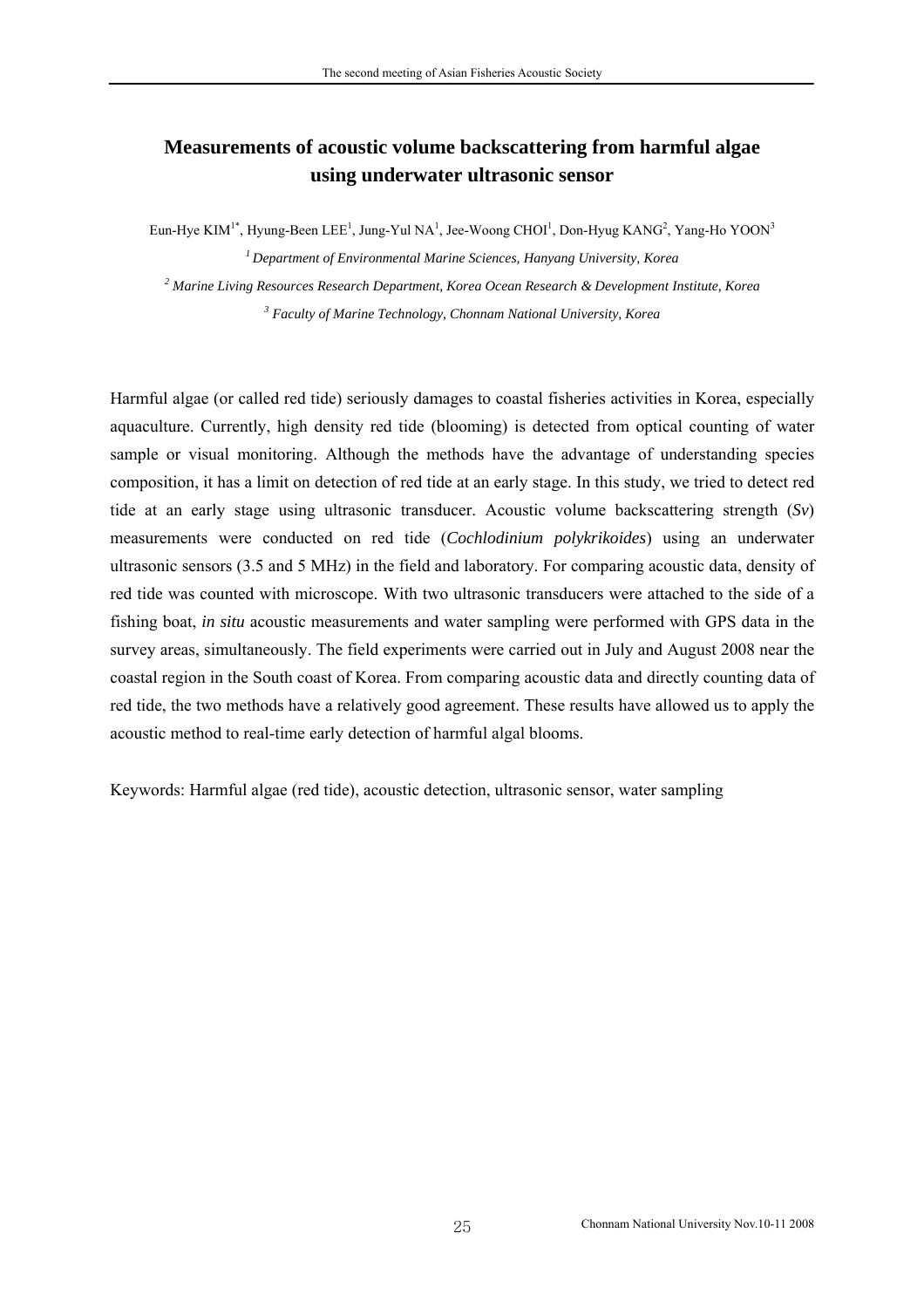## <span id="page-32-0"></span>**Net Swimming Speed of** *Nemopilema nomurai* **Jellyfish using Acoustics and Visualization analysis**

Kyoung-Hoon LEE\* , Jae-Hyun BAE, In-Ok KIM, Won-Deuk YOON, Jong-Keun SHIN *Fisheries Engineering Division, NFRDI, P.O. Box 408-1, Busan, 619-902, Korea(e-mail: [khlee71@nfrdi.go.kr.](mailto:khlee71@nfrdi.re.kr))*

A *Nemopilema nomurai* Jellyfish, which is presumed to be developing in the East China Sea, is recently one of major issues in the Northeast Asia region due to its fatal damage to fishery. Although biomass estimates have been conducted by trawl sampling and sighting survey methods, the biological research is also needed to clarify an environmental origin or diurnal migration patterns. While those methods are effective to investigate density estimates of *nomurai* jellyfish and its distributed community in near bottom or surface, they have a difficulty in investigating the vertical distribution of jellyfishes. However, in this case, an echo sounding detection method can be utilized extensively and effectively to solve such problem. This research was conducted with scientific echosounder system, optical and acoustical camera systems and CTD system during mooring at each station of the East China Sea, and offshore and inshore Korea, in order to measure the vertical distribution of *nomurai* Jellyfish over thermocline strongly formed. In addition, their patterns of moving behaviour and net swimming speed were analyzed using PTV (Particle Tracking Velocimetry) and acoustical tracking methods. Results from the optical camera and echo sounder system indicated that they were exited and moved at the water column under the thermocline. The mean net swimming speed was estimated as 0.6 times the bell size with the tendency to maintain a certain speed, and it was also verified in stabilized water tank. These results can estimate the net swimming speed of jellyfish, and it can be suggested as an index to a migration model forecasting their timing that develop on a massive scale in Northeast Asia entering the inshore and its origin in the future without considering current speed.

Keywords: *Nemopilema nomurai* jellyfish, net swimming speed, PTV analysis.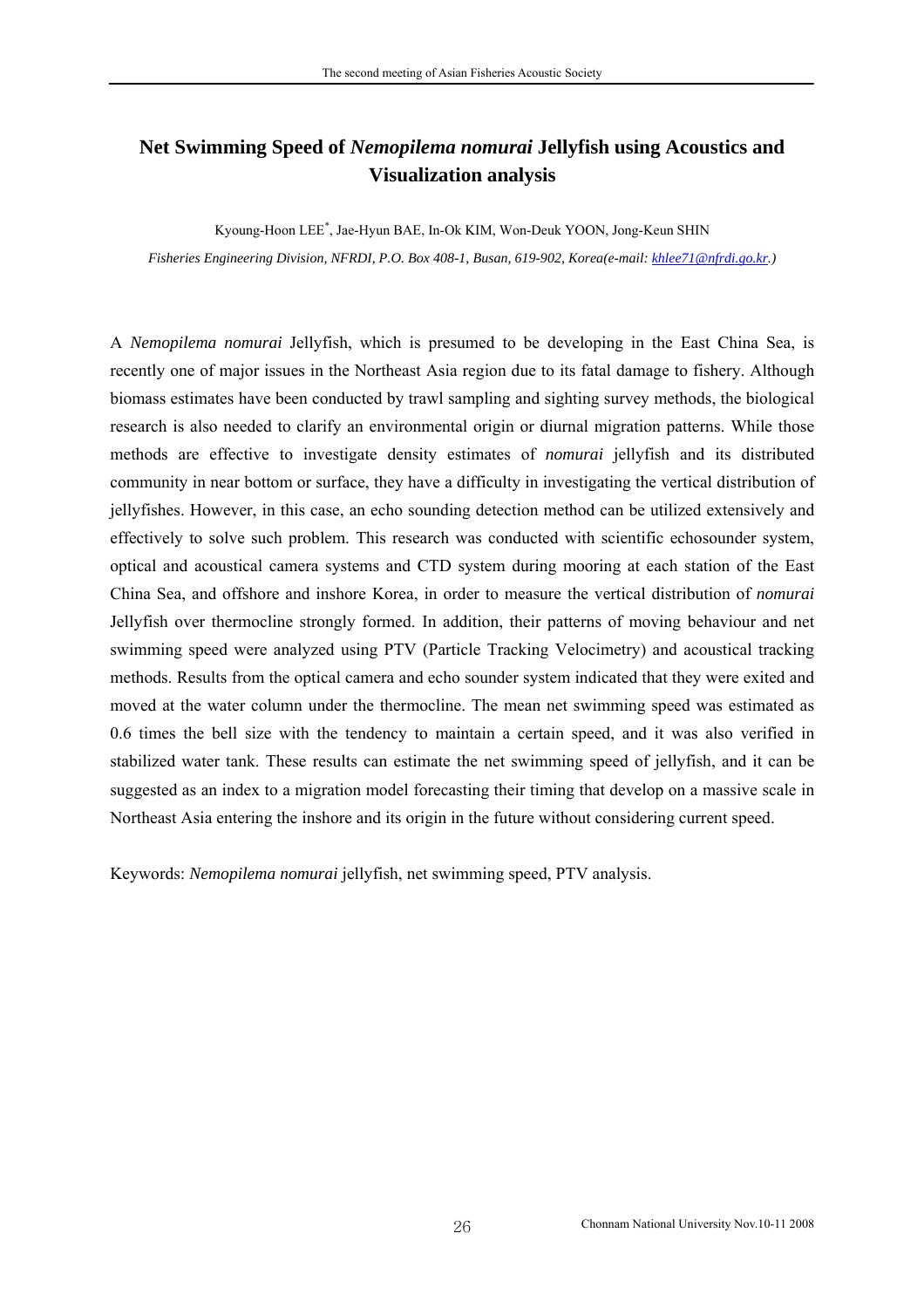## <span id="page-33-0"></span>**Species identification of fish schools on the East China Sea using acoustic descriptors**

Aymen CHAREF<sup>1\*</sup>, Ichiro AOKI<sup>1</sup> and Seiji OHSHIMO<sup>2</sup>

*1 Graduate of Agriculture and Life Science, The University of Tokyo, Bunkyo, Tokyo 113-8657 Japan 2 Seikai National Fisheries Research Institute, Fisheries Research Agency, Nagasaki 851-2213 Japan Corresponding author: aymen\_charef@yahoo.com* 

The accuracy of stock size assessment for major commercial species relies on objectively identifying and allocating acoustic school-images to fish species.

Acoustic surveys were conducted annually during summer from 2002 to 2007. We collected acoustic data using one frequency scientific echosounder. We followed 27 parallel transects on the East China Sea off Japanese coasts.

Obtained echograms were scrutinized and we selected 800 echotraces. We extracted five school descriptors from each patch and they fell into 3 categories: (1) morphological: length, height and height mean; (2) energetic: backscattered volume (*Sv*); (3) positional: mean school altitude (Depth).

The discrimination of identified images resulted in defining three fish groups based on their features' characteristics. The stepwise discriminate analysis ranked depth, Sv and length as the most effective descriptors in discriminating fish schools. The overall correct classification was about 70%, emphasizing the usefulness of this classification method for the improvement of stock size assessment accuracy in the East China Sea.

Key words: identification, fish groups, acoustic descriptors, East China Sea.